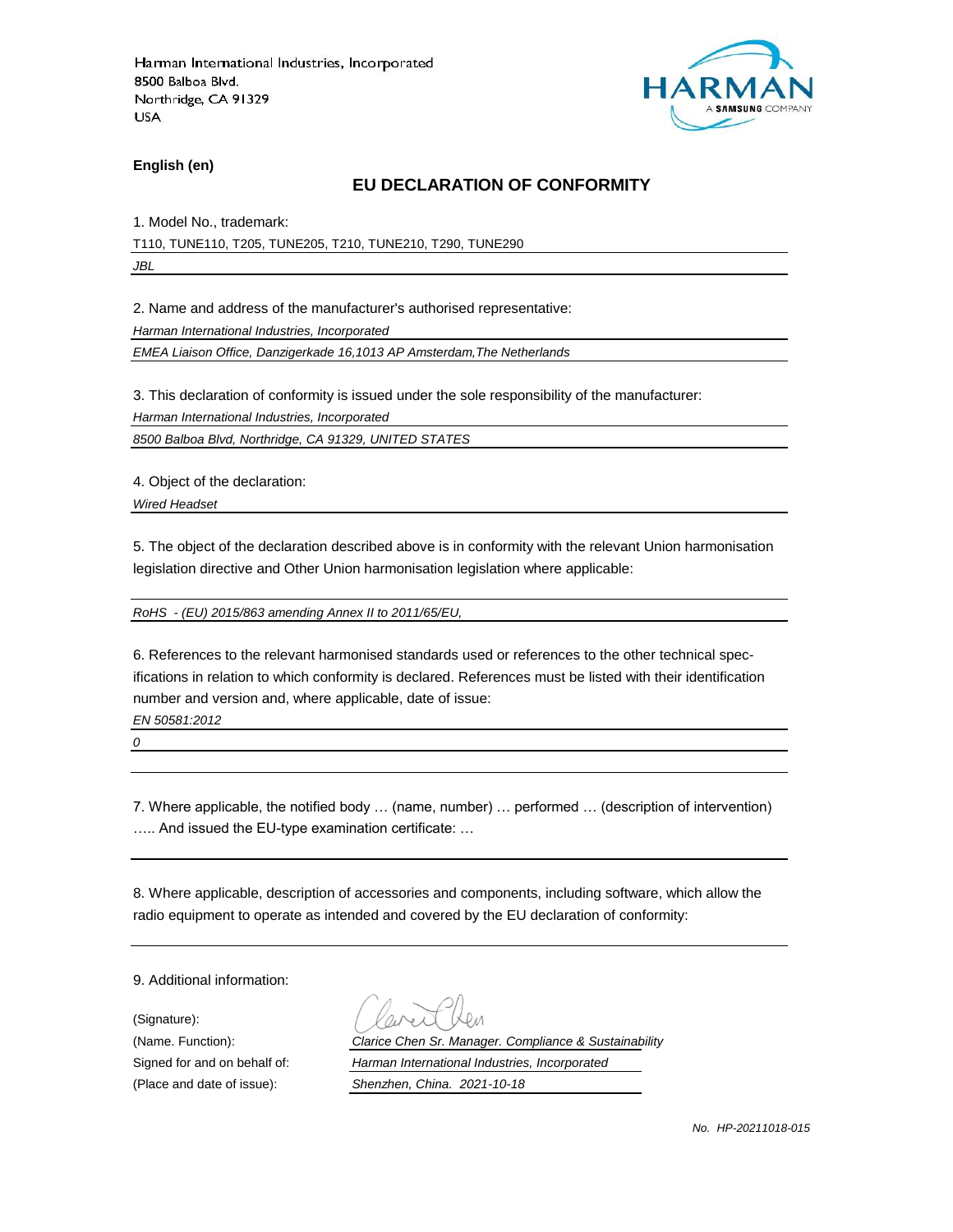

#### **UK DECLARATION OF CONFORMITY**

1. Model No., trademark:

*T110, TUNE110, T205, TUNE205, T210, TUNE210, T290, TUNE290*

*JBL*

2. Name and address of the manufacturer's authorised representative:

*Harman International Industries, Incorporated*

*Ground Floor, Westside 2, London Road, Apsley, Hemel Hempstead, Hertfordshire, HP3 9TD, United Kingdom.*

3. This declaration of conformity is issued under the sole responsibility of the manufacturer: *Harman International Industries, Incorporated 8500 Balboa Blvd, Northridge, CA 91329, UNITED STATES*

4. Object of the declaration:

*Wired Headset*

5. The object of the declaration described above is in conformity with the relevant Union harmonisation legislation directive and Other Union harmonisation legislation where applicable:

*The Restriction of the Use of Certain Hazardous Substances in Electrical and Electronic Equipment Regulations 2012*

6. References to the relevant harmonised standards used or references to the other technical specifications in relation to which conformity is declared. References must be listed with their identification number and version and, where applicable, date of issue:

*EN 50581:2012*

7. Where applicable, the notified body … (name, number) … performed … (description of intervention) ….. And issued the EU-type examination certificate: …

8. Where applicable, description of accessories and components, including software, which allow the radio equipment to operate as intended and covered by the EU declaration of conformity:

9. Additional information:

(Signature):

(Name. Function): *Clarice Chen Sr. Manager. Compliance & Sustainability* Signed for and on behalf of: *Harman International Industries, Incorporated* (Place and date of issue): *Shenzhen, China. 2021-10-18*

*No. HP-20211018-015*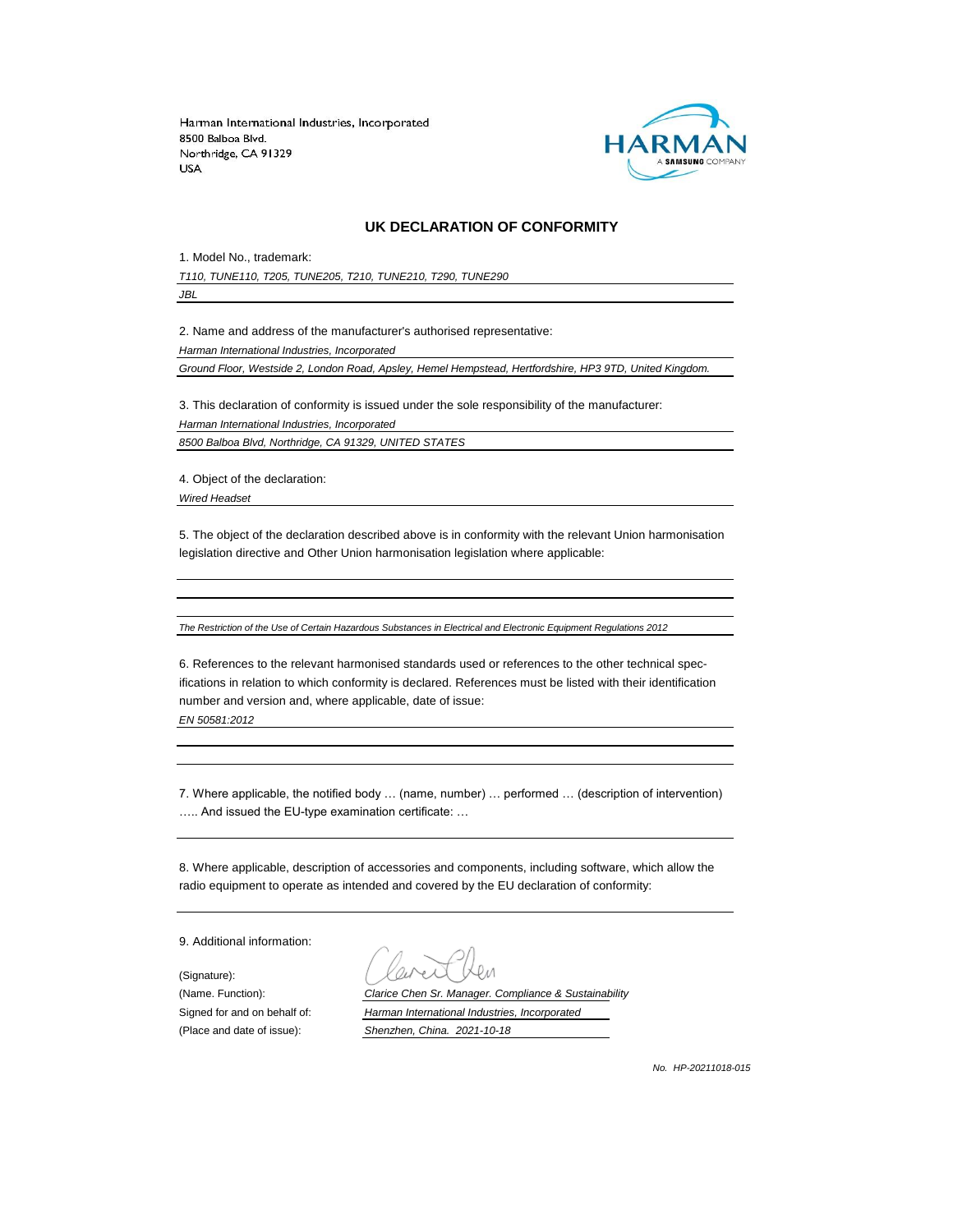

**Български (bg)**

#### **ЕС ДЕКЛАРАЦИЯ ЗА СЪОТВЕТСТВИЕ**

1.Модел No., търговска марка :

T110, TUNE110, T205, TUNE205, T210, TUNE210, T290, TUNE290 *JBL*

2. Име и адрес на производителя или на неговия упълномощен представител:

*Harman International Industries, Incorporated*

*EMEA Liaison Office, Danzigerkade 16,1013 AP Amsterdam,The Netherlands*

3. Настоящата декларация за съответствие е издадена на отговорността на производителя:

*Harman International Industries, Incorporated*

*8500 Balboa Blvd, Northridge, CA 91329, UNITED STATES*

4. Предмет на декларацията:

*Wired Headset*

5. Предметът на декларацията, описан по-горе, отговаря на съответното законодателство на Съюза за хармонизация Директива и Друго законодателство на Съюза за хармонизация, когато е приложимо:

*RoHS - (EU) 2015/863 amending Annex II to 2011/65/EU,*

6. Позоваване на използваните хармонизирани стандарти или позоваване на други технически спецификации, по отно отношение на които се декларира съответствие.При позоваването трябва да се посочва техният идентификационен номер и версията им и,ако е приложимо,дата на издаване: *EN 50581:2012*

*0*

7. Когато е приложимо, нотифицираният орган… (наименование, номер)… извърши … (описание на извършеното) … и издаде сертификата за ЕС изследване на типа: …

8. Когато е приложимо, описание на принадлежностите и компонентите, включително софтуер, които позволяват на радиосъоръжението да работи по предназначение и които са обхванати от ЕС декларацията за съответствие:

9. Допълнителна информация:

(подпис):

(място и дата на издаване): *Shenzhen, China. 2021-10-18*

aven Clen

(име, длъжност): *Clarice Chen Sr. Manager. Compliance & Sustainability*

Подписано за и от името на: *Harman International Industries, Incorporated*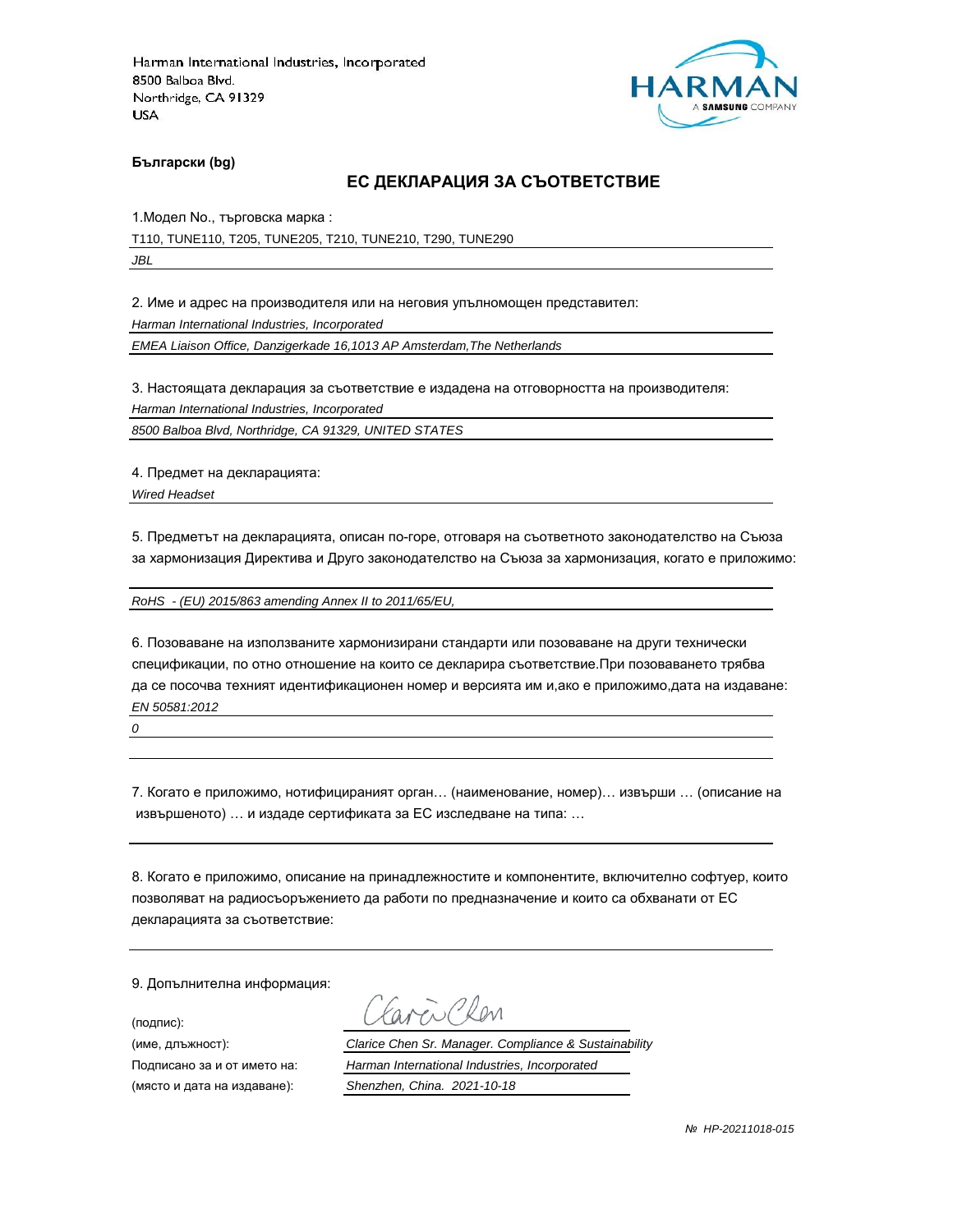

**Deutsch (de)**

# **EU-KONFORMITÄTSERKLÄRUNG**

1. Modell Nr., Handelsmarke:

T110, TUNE110, T205, TUNE205, T210, TUNE210, T290, TUNE290 *JBL*

2. Name und Anschrift des Herstellers oder seines Bevollmächtigten:

*Harman International Industries, Incorporated*

*EMEA Liaison Office, Danzigerkade 16,1013 AP Amsterdam,The Netherlands*

3. Die alleinige Verantwortung für die Ausstellung dieser Konformitätserklärung trägt der Hersteller:

*Harman International Industries, Incorporated*

*8500 Balboa Blvd, Northridge, CA 91329, UNITED STATES*

4. Gegenstand der Erklärung

*Wired Headset*

5. Der oben beschriebene Gegenstand der Erklärung erfüllt die einschlägigen Harmonisierungsrecht -svorschriften der Union Richtlinie und gegebenenfalls weitere Harmonisierungsrechtsvorschriften der Union:

*RoHS - (EU) 2015/863 amending Annex II to 2011/65/EU,*

6.Angabe der einschlägigen harmonisierten Normen, die zugrunde gelegt wurden, oder Angabe der anderen technischen Spezifikationen, bezüglich derer die Konformität erklärt wird: Dabei müssen die jeweilige Kennnummer,die angewandte Fassung und gegebenenfalls das Ausgabedatum angegeben werden: *EN 50581:2012*

*0*

7. Falls zutreffend — Die notifizierte Stelle … (Name, Kennnummer) hat … (Beschreibung ihrer Mitwirkung) … und folgende EU-Baumusterprüfbescheinigung ausgestellt:

8.Falls vorhanden — Beschreibung des Zubehörs und der Bestandteile einschließlich Software,die den bestimmungsgemäßen Betrieb der Funkanlage ermöglichen und von der EU-Konformitätserklärung erfasst werden:

9. Zusatzangaben

(Unterschrift):

(Name, Funktion): *Clarice Chen Sr. Manager. Compliance & Sustainability* Unterzeichnet und im Namen von: *Harman International Industries, Incorporated* (Ort und Datum der Ausstellung): *Shenzhen, China. 2021-10-18*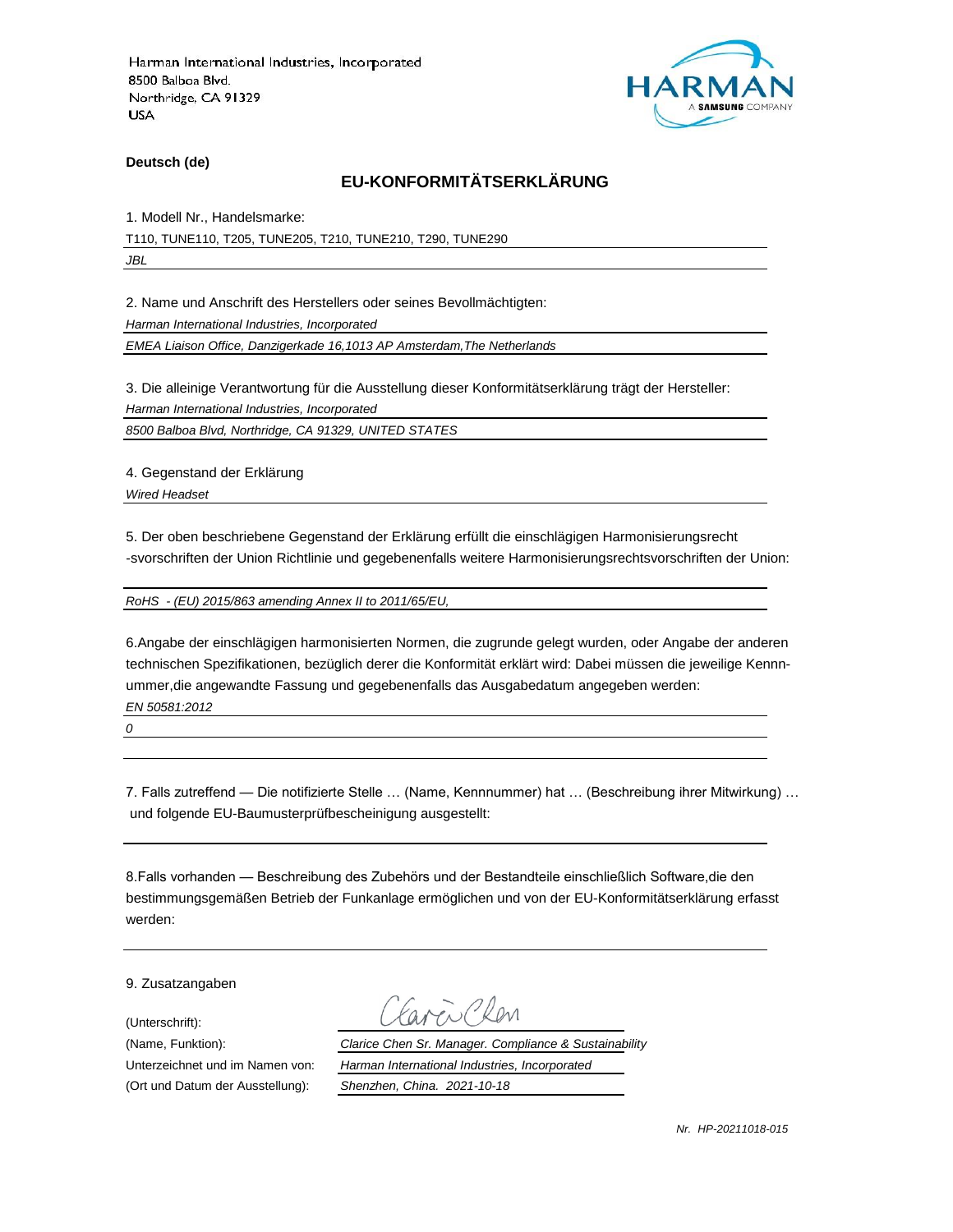

**Hrvatski (hr)**

### **EU IZJAVA O SUKLADNOSTI**

1.Model br.,marka T110, TUNE110, T205, TUNE205, T210, TUNE210, T290, TUNE290 *JBL*

2. Ime i adresa proizvođača ili njegovog ovlaštenog zastupnika:

*Harman International Industries, Incorporated*

*EMEA Liaison Office, Danzigerkade 16,1013 AP Amsterdam,The Netherlands*

3. Za izdavanje ove izjave o sukladnosti odgovoran je isključivo proizvođač:

*Harman International Industries, Incorporated*

*8500 Balboa Blvd, Northridge, CA 91329, UNITED STATES*

4. Predmet izjave:

*Wired Headset*

5. Prethodno opisani predmet izjave u skladu je s relevantnim zakonodavstvom Unije o usklađivanju i drugim zakonodavstvom Unije o usklađivanju prema potrebi:

*RoHS - (EU) 2015/863 amending Annex II to 2011/65/EU,*

6. Upućivanja na odgovarajuće usklađene norme koje se upotrebljavaju ili upućivanje na druge tehničke specifikacije u odnosu na koje se deklarira sukladnost. Upućivanja moraju biti navedena s identifikacijskim brojem i verzijom te, prema potrebi, datumom izdavanja:

*EN 50581:2012*

*0*

7.Prema potrebi, prijavljeno tijelo ... (naziv, broj) … provelo je … (opis intervencije) … i izdalo potvrdu o EU ispitivanju tipa:

8. Prema potrebi, opis dodatne opreme i sastavnica, uključujući softver, koji omogućuju normalan rad radijske opreme koji je obuhvaćen EU izjavom o sukladnosti:

9. Dodatne informacije:

(potpis):

(ime, funkcija) *Clarice Chen Sr. Manager. Compliance & Sustainability* Potpisano za i u ime: *Harman International Industries, Incorporated* (mjesto i datum izdavanja): *Shenzhen, China. 2021-10-18*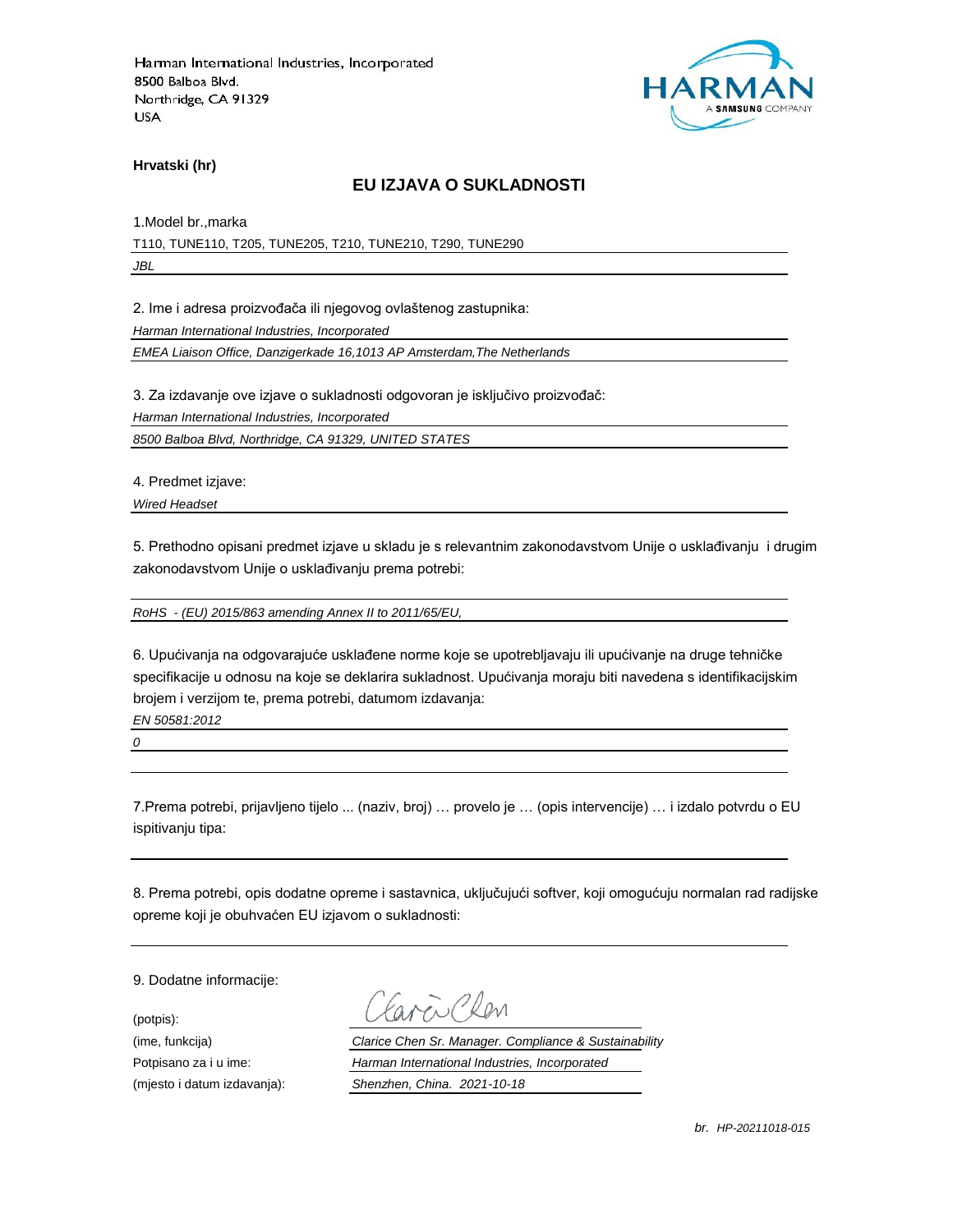

**čeština (cs)**

# **EU PROHLÁŠENÍ O SHODĚ**

1. Model č.,ochranná známka:

T110, TUNE110, T205, TUNE205, T210, TUNE210, T290, TUNE290

*JBL*

2. Jméno a adresa výrobce nebo jeho zplnomocněného zástupce:

*Harman International Industries, Incorporated*

*EMEA Liaison Office, Danzigerkade 16,1013 AP Amsterdam,The Netherlands*

3. Toto prohlášení o shodě se vydává na výhradní odpovědnost výrobce:

*Harman International Industries, Incorporated*

*8500 Balboa Blvd, Northridge, CA 91329, UNITED STATES*

4. Předmět prohlášení:

*Wired Headset*

5. Výše popsaný předmět prohlášení je ve shodě s příslušnými harmonizovanými právními předpisy Unie a náležitých případech další harmonizované právní předpisy Unie:

*RoHS - (EU) 2015/863 amending Annex II to 2011/65/EU,*

6. Odkazy na příslušné harmonizované normy, které byly použity, nebo na jiné technické specifikace, na jejichž základě se shoda prohlašuje. Odkazy se uvedou s jejich identifikačním číslem a verzí a v příslušných případech rovněž s datem vydání:

*EN 50581:2012*

*0*

7. Případně: oznámený subjekt ... (název, číslo) … provedl … (popis opatření) … a vydal certifikát EU přezkoušení typu:

8.V příslušných případech popis příslušenství a součástí, včetně softwaru, které umožňují zamýšlené fungování rádiového zařízení v souladu s EU prohlášením o shodě:

9. Další informace:

(podpis):

(jméno, funkce): *Clarice Chen Sr. Manager. Compliance & Sustainability* Podepsáno za a jménem: *Harman International Industries, Incorporated* (místo a datum vydání): *Shenzhen, China. 2021-10-18*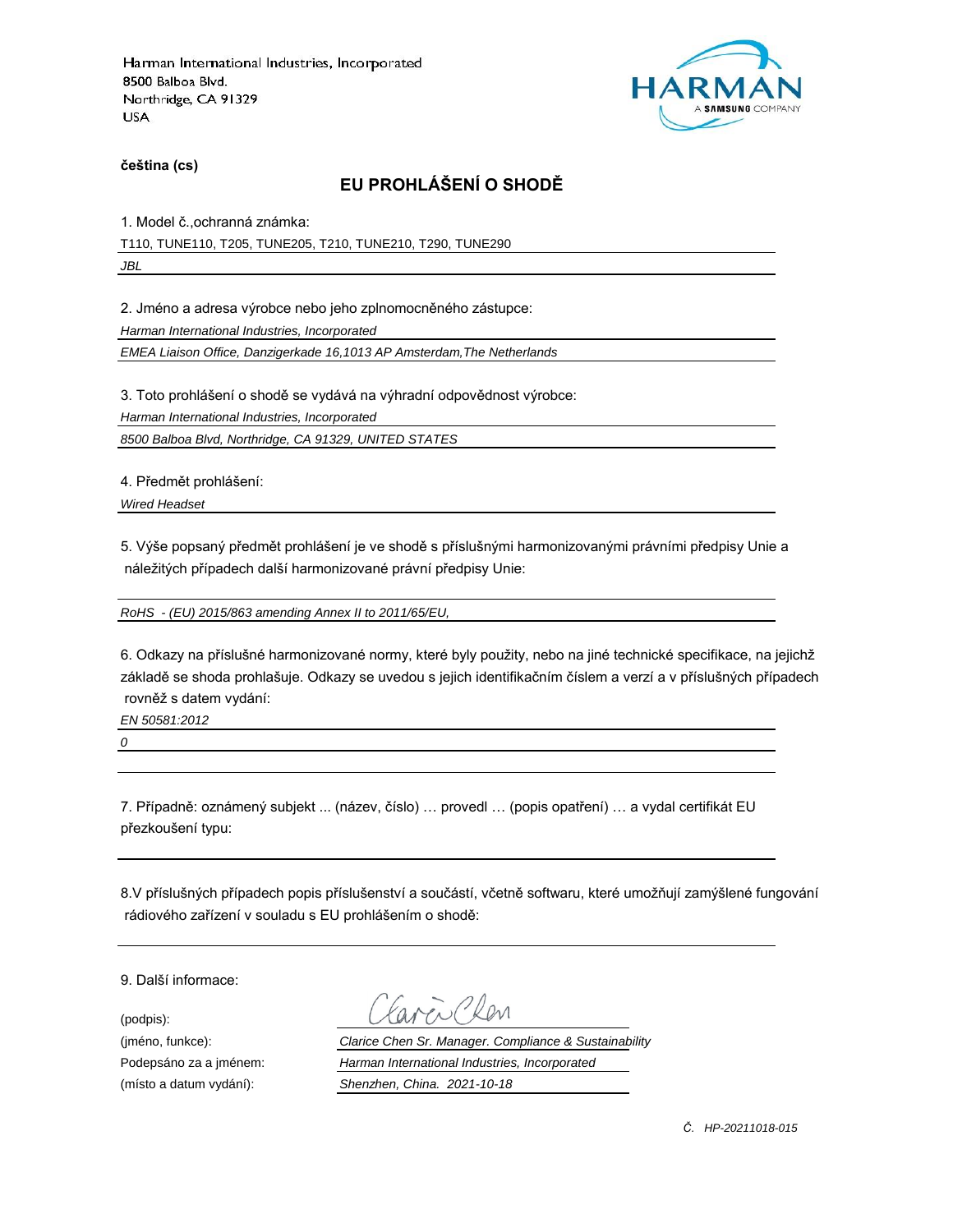

**eesti keel (et)**

#### **ELI VASTAVUSDEKLARATSIOON**

1. Tootenumber,kaubamärk:

T110, TUNE110, T205, TUNE205, T210, TUNE210, T290, TUNE290

*JBL*

2. Tootja või tema volitatud esindaja nimi ja aadress:

*Harman International Industries, Incorporated*

*EMEA Liaison Office, Danzigerkade 16,1013 AP Amsterdam,The Netherlands*

3. Käesolev vastavusdeklaratsioon on välja antud tootja ainuvastutusel:

*Harman International Industries, Incorporated*

*8500 Balboa Blvd, Northridge, CA 91329, UNITED STATES*

4. Deklareeritav toode:

*Wired Headset*

5. Ülalkirjeldatud deklareeritav toode on kooskõlas asjakohaste liidu ühtlustamisõigusaktidega ja Muud liidu ühtlustamisõigusaktid (vajaduse korral):

*RoHS - (EU) 2015/863 amending Annex II to 2011/65/EU,*

6. Viited kasutatud harmoneeritud standarditele või muudele tehnilistele kirjeldustele, millele vastavust deklareeritakse. Viidetele peab lisama nende identifitseerimisnumbri ja versiooni ning vajaduse korral väljaandmise kuupäeva:

*EN 50581:2012*

*0*

7.Vajaduse korral: teavitatud asutus … (nimi, number) … teostas … (tegevuse kirjeldus) … ja andis välja Eli tüübihindamistõendi:

8.Vajaduse korral selliste tarvikute ja osade, samuti tarkvara kirjeldus, mis võimaldavad raadioseadet kasutada ettenähtud otstarbel ja kooskõlas ELi vastavusdeklaratsiooniga:

9. Lisateave:

(allkiri):

(nimi, ametinimetus): *Clarice Chen Sr. Manager. Compliance & Sustainability* Alla kirjutanud (kelle poolt/nimel): *Harman International Industries, Incorporated* (väljaandmise koht ja kuupäev): *Shenzhen, China. 2021-10-18*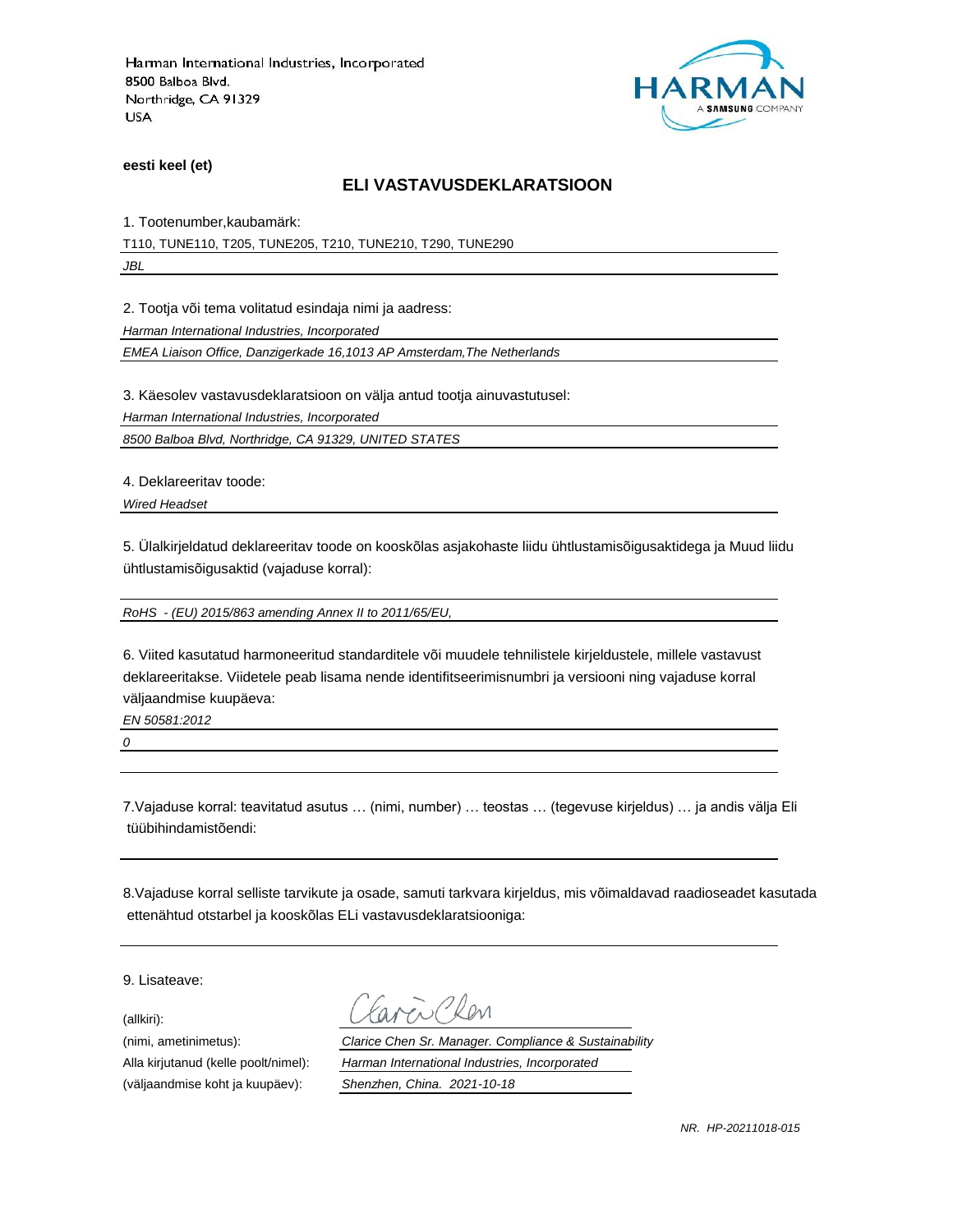

**español (es)**

### **DECLARACIÓN UE DE CONFORMIDAD**

1. Nombre del Modelo,marca:

T110, TUNE110, T205, TUNE205, T210, TUNE210, T290, TUNE290

*JBL*

2. Nombre y dirección del fabricante o de su representante autorizado:

*Harman International Industries, Incorporated*

*EMEA Liaison Office, Danzigerkade 16,1013 AP Amsterdam,The Netherlands*

3. La presente declaración de conformidad se expide bajo la exclusiva responsabilidad del fabricante.

*Harman International Industries, Incorporated*

*8500 Balboa Blvd, Northridge, CA 91329, UNITED STATES*

4. Objeto de la declaración:

*Wired Headset*

5. El objeto de la declaración descrito anteriormente es conforme con la legislación de armonización pertinente de la Unión y Otra legislación de armonización de la Unión, cuando sea aplicable:

*RoHS - (EU) 2015/863 amending Annex II to 2011/65/EU,*

6.Referencias a las normas armonizadas pertinentes utilizadas o referencias a las otras especificaciones técnicas en relación con las cuales se declara la conformidad. Las referencias se enumerarán con su número de identificación y su versión y, en su caso, la fecha de emisión:

*EN 50581:2012*

*0*

7. Cuando proceda: El organismo notificado … (nombre, número) … ha efectuado … (descripción de la intervención) … y expedido el certificado de examen UE de tipo:

8. Cuando proceda, descripción de los accesorios y componentes, incluido el software, que permiten que el equipo radioeléctrico funcione como estaba previsto y esté amparado por la declaración UE de conformidad:

9. Información adicional:

(Firma):

Plan

(nombre, cargo): *Clarice Chen Sr. Manager. Compliance & Sustainability* Firmado en nombre de: *Harman International Industries, Incorporated* (lugar y fecha de expedición): *Shenzhen, China. 2021-10-18*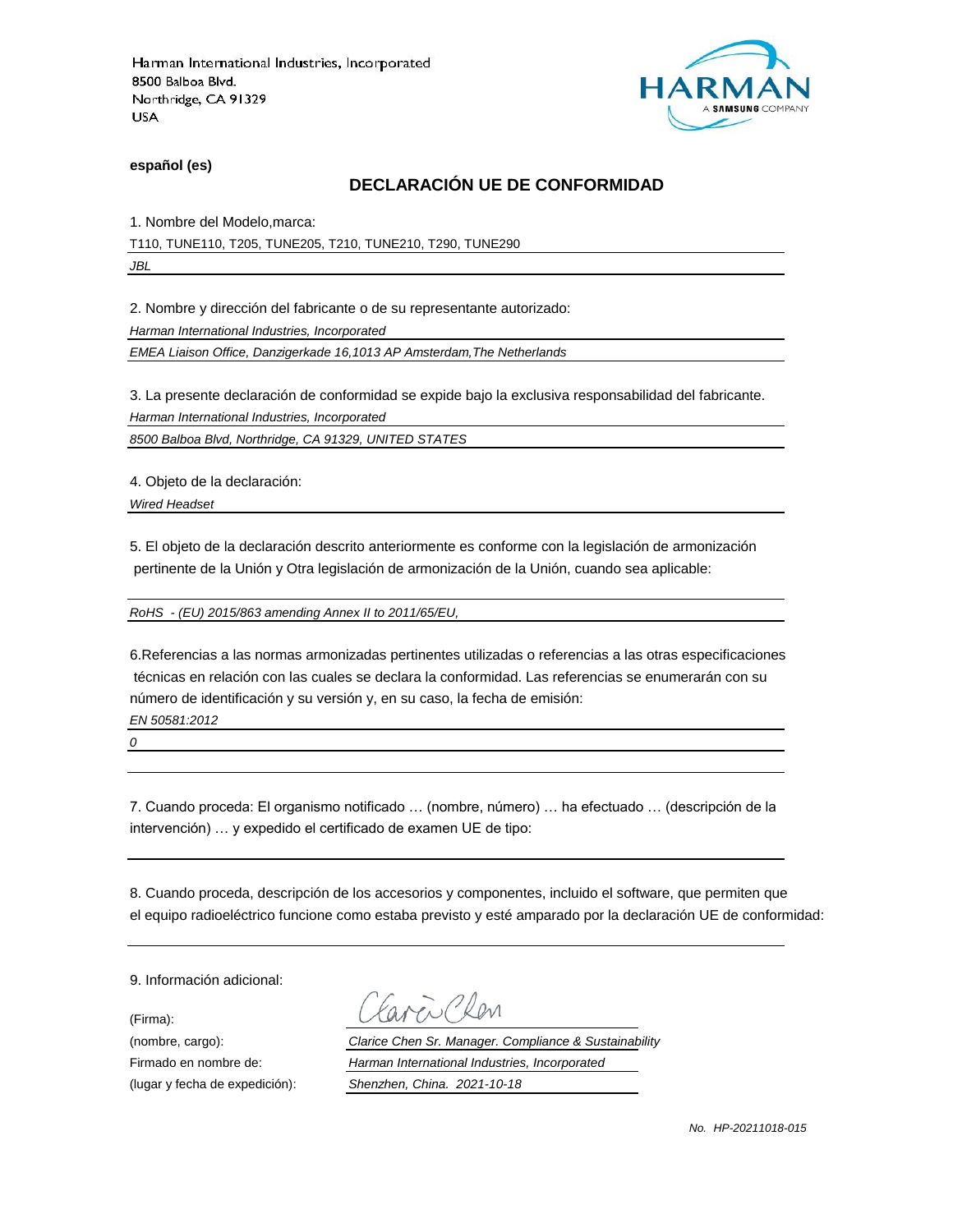

**italiano (it)**

# **DICHIARAZIONE DI CONFORMITÀ UE**

1. Modello n.,brand:

T110, TUNE110, T205, TUNE205, T210, TUNE210, T290, TUNE290

*JBL*

2. Nome e indirizzo del fabbricante o del suo rappresentante autorizzato:

*Harman International Industries, Incorporated*

*EMEA Liaison Office, Danzigerkade 16,1013 AP Amsterdam,The Netherlands*

3. La presente dichiarazione di conformità è rilasciata sotto l'esclusiva responsabilità del fabbricante:

*Harman International Industries, Incorporated*

*8500 Balboa Blvd, Northridge, CA 91329, UNITED STATES*

4. Oggetto della dichiarazione:

*Wired Headset*

5. L'oggetto della dichiarazione di cui sopra è conforme alla pertinente normativa di armonizzazione dell'Unione e Se del caso, altre normative di armonizzazione dell'Unione:

*RoHS - (EU) 2015/863 amending Annex II to 2011/65/EU,*

6. Riferimento alle pertinenti norme armonizzate utilizzate o riferimenti alle altre specifiche tecniche in relazione alle quali è dichiarata la conformità. I riferimenti devono essere indicati con il loro numero di identificazione e versione e, se del caso, la data di emissione:

*EN 50581:2012*

*0*

7. Se del caso, l'organismo notificato … (denominazione, numero) … ha effettuato … (descrizione dell'intervento) … e rilasciato il certificato di esame UE del tipo:

8. Se del caso, una descrizione degli accessori e dei componenti inclusi nella dichiarazione di con -formità UE,compreso il software, che consentono all'apparecchiatura radio di funzionare come previsto:

9. Informazioni supplementari:

(Firma):

i Plan

(nome, funzione): *Clarice Chen Sr. Manager. Compliance & Sustainability* Firmato a nome e per conto di: *Harman International Industries, Incorporated* (luogo e data del rilascio): *Shenzhen, China. 2021-10-18*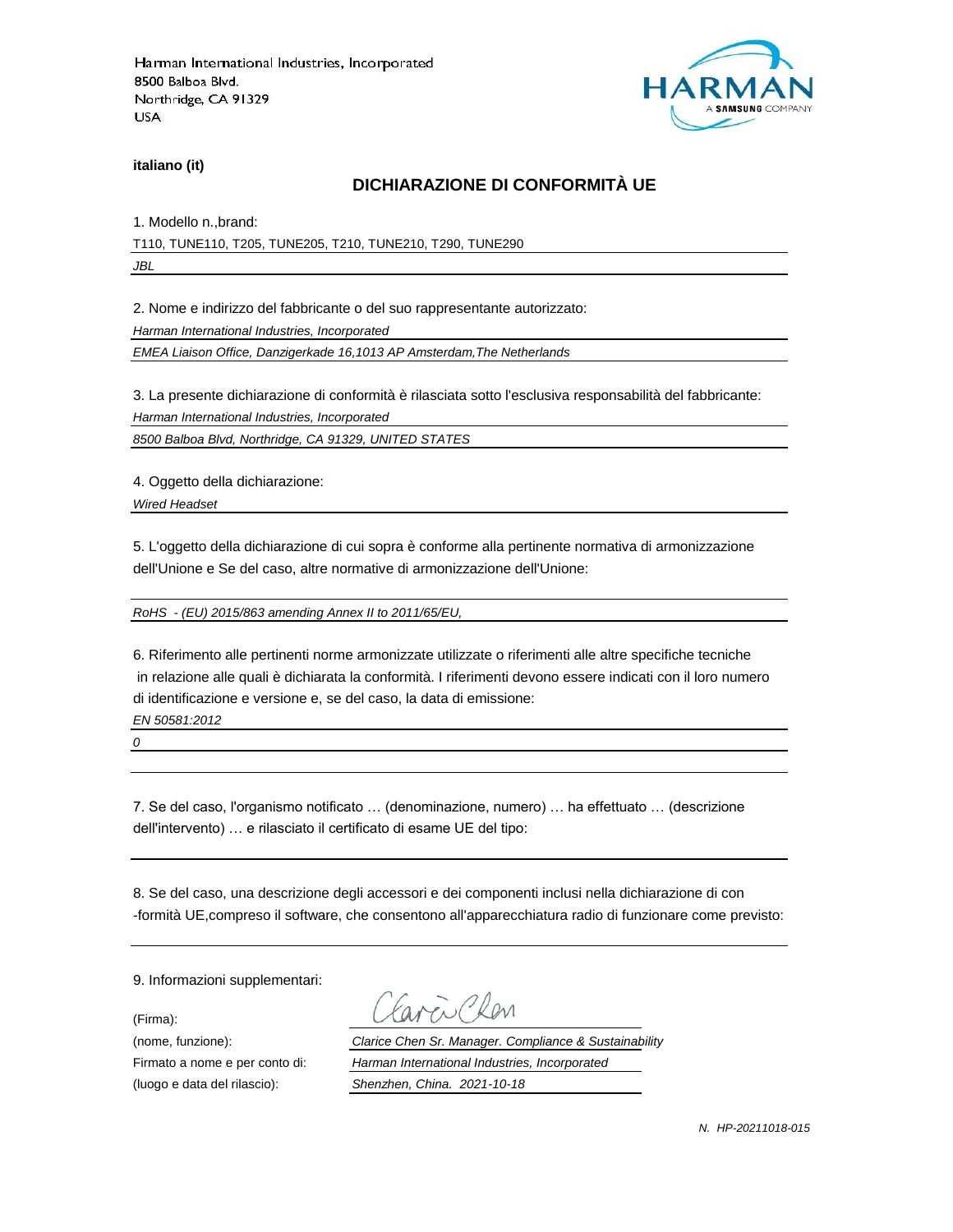

**dansk (da)**

#### **EU-OVERENSSTEMMELSESERKLÆ RING**

1. Model nr., mærke:

T110, TUNE110, T205, TUNE205, T210, TUNE210, T290, TUNE290

*JBL*

2. Navn og adresse på fabrikanten eller dennes bemyndigede repræ sentant:

*Harman International Industries, Incorporated*

*EMEA Liaison Office, Danzigerkade 16,1013 AP Amsterdam,The Netherlands*

3. Denne overensstemmelseserklæring udstedes på fabrikantens ansvar:

*Harman International Industries, Incorporated*

*8500 Balboa Blvd, Northridge, CA 91329, UNITED STATES*

4. Erklæringens genstand:

*Wired Headset*

5. Genstanden for erklæringen, som beskrevet ovenfor, er i overensstemmelse med den relevante EU-harmoniseringslovgivning og Eventuelt anden EU-harmoniseringslovgivning:

*RoHS - (EU) 2015/863 amending Annex II to 2011/65/EU,*

6.Henvisninger til de relevante anvendte harmoniserede standarder eller henvisninger til de andre tekniske specifikationer, som der erklæres overensstemmelse med. Henvisninger angives med deres identifikationsnummer og version og eventuelt udstedelsesdato:

*EN 50581:2012*

*0*

7. Hvor det er relevant, det bemyndigede organ … (navn, nummer) har foretaget … (beskrivelse af aktiviteten) … og udstedt EU-typeafprøvningsattest:

8. I givet fald beskrivelse af tilbehør og komponenter, herunder software, som får radioudstyret til at fungere efter hensigten og er dækket af EU-overensstemmelseserklæringen:

9. Supplerende oplysninger:

(Underskrift):

(udstedelsessted og -dato): *Shenzhen, China. 2021-10-18*

(navn, stilling) (underskrift): *Clarice Chen Sr. Manager. Compliance & Sustainability* Underskrevet for og på vegne af: *Harman International Industries, Incorporated*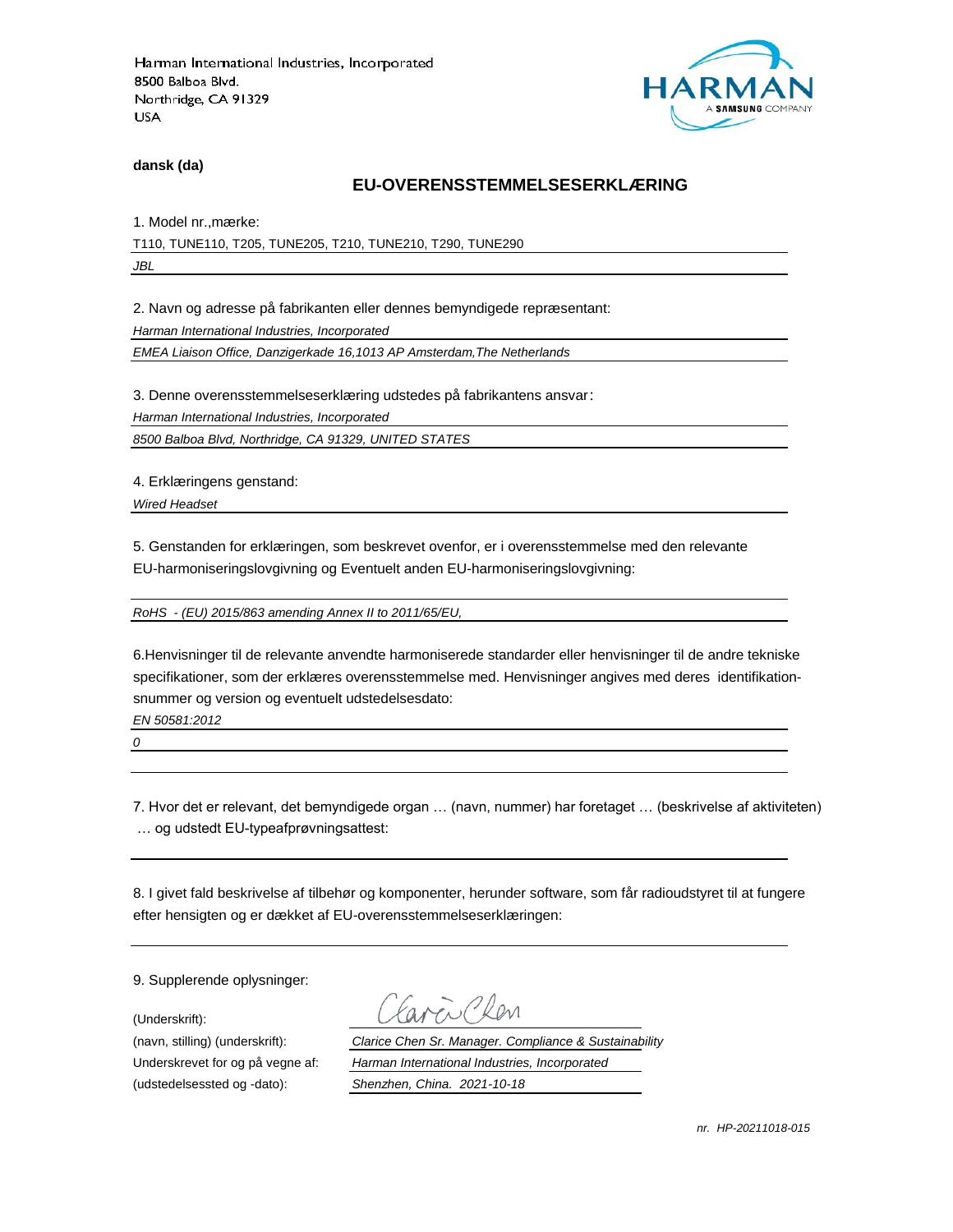

**ελληνικά (el)**

#### **ΔΗΛΩΣΗ ΣΥΜΜΟΡΦΩΣΗΣ ΕΕ**

1. Αριθμός μοντέλου, εμπορικό σήμα:

T110, TUNE110, T205, TUNE205, T210, TUNE210, T290, TUNE290

*JBL*

2. Όνομα και διεύθυνση του κατασκευαστή ή του εξουσιοδοτημένου αντιπροσώπου του:

*Harman International Industries, Incorporated*

*EMEA Liaison Office, Danzigerkade 16,1013 AP Amsterdam,The Netherlands*

3. Η παρούσα δήλωση συμμόρφωσης εκδίδεται με αποκλειστική ευθύνη του κατασκευαστή:

*Harman International Industries, Incorporated*

*8500 Balboa Blvd, Northridge, CA 91329, UNITED STATES*

4.Αντικείμενο της δήλωσης:

*Wired Headset*

5. Ο στόχος της δήλωσης που περιγράφεται παραπάνω είναι σύμφωνος προς τη σχετική ενωσιακή νομοθεσία εναρμόνισης και Άλλη ενωσιακή νομοθεσία εναρμόνισης, κατά περίπτωση

*RoHS - (EU) 2015/863 amending Annex II to 2011/65/EU,*

6. Αναφορές στα σχετικά εναρμονισμένα πρότυπα που χρησιμοποιούνται ή αναφορές στις λοιπές τεχνικές προδιαγραφές σε σχέση με τις οποίες δηλώνεται η συμμόρφωση. Οι αναφορές πρέπει να απαριθμούνται με τον αριθμό αναγνώρισης και την έκδοση και, κατά περίπτωση, την ημερομηνία δημοσίευσής τους: *EN 50581:2012*

*0*

7.Όπου έχει εφαρμογή, ο κοινοποιημένος οργανισμός … (ονομασία, αριθμός) … πραγματοποίησε (περιγραφή της παρέμβασης) … και εξέδωσε το πιστοποιητικό εξέτασης τύπου ΕΕ:

8.Όπου έχει εφαρμογή, περιγραφή των παρελκόμενων και εξαρτημάτων, συμπεριλαμβανομένου του λογισμικού, που επιτρέπουν στον ραδιοεξοπλισμό να λειτουργεί όπως προβλέπεται και που καλύπτ -N43ονται από τη δήλωση συμμόρφωσης:

9. Συμπληρωματικές πληροφορίες:

(υπογραφή):

Millan

(τόπος και ημερομηνία έκδοσης): *Shenzhen, China. 2021-10-18*

(όνομα, θέση): *Clarice Chen Sr. Manager. Compliance & Sustainability* Υπογραφή για λογαριασμό εξ ονόματος: *Harman International Industries, Incorporated*

*ΑΡΙΘ. HP-20211018-015*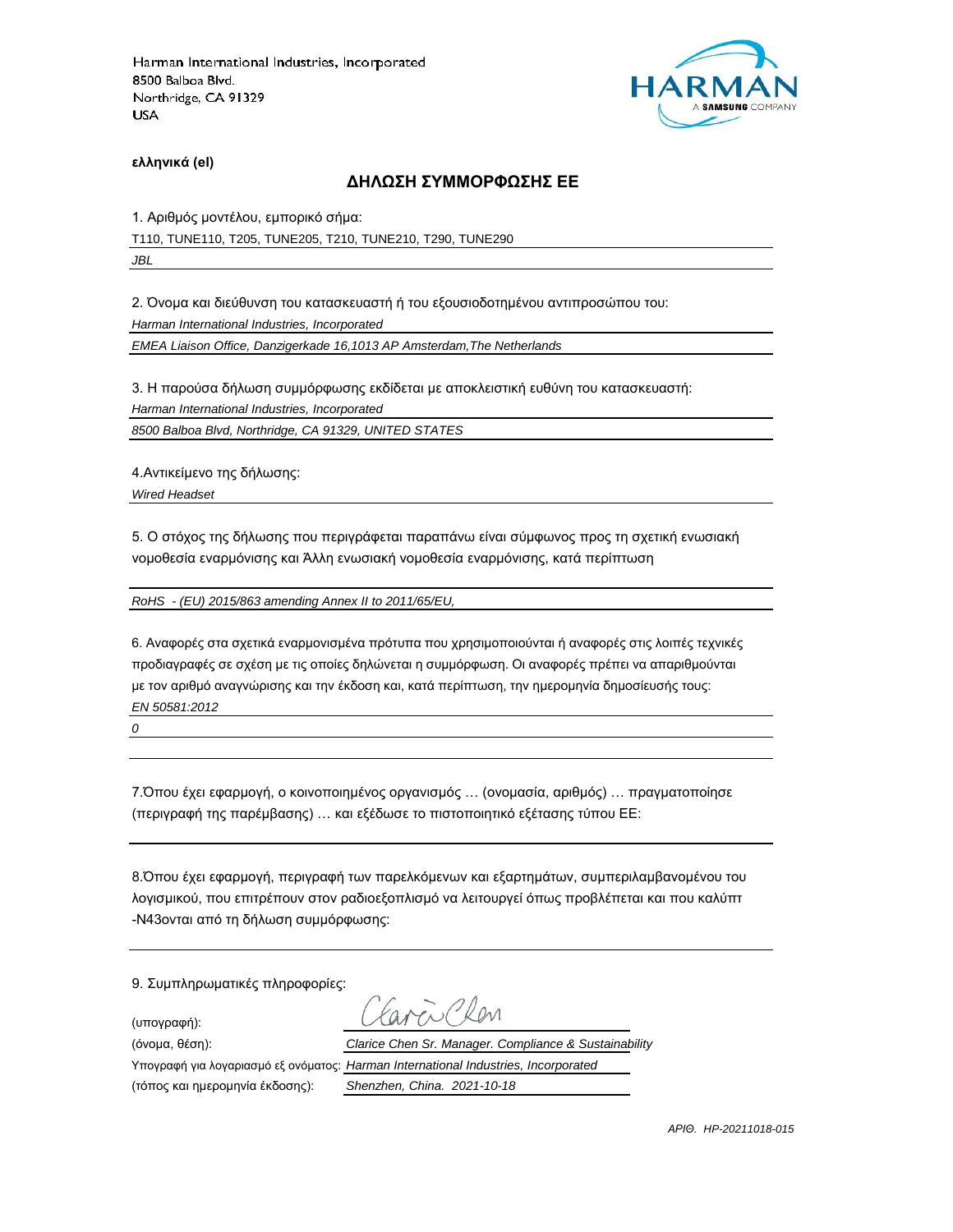

**français (fr)**

#### **DECLARATION UE DE CONFORMITE**

1. numéro de modèle,marque:

T110, TUNE110, T205, TUNE205, T210, TUNE210, T290, TUNE290

*JBL*

2. Nom et adresse du fabricant ou de son mandataire:

*Harman International Industries, Incorporated*

*EMEA Liaison Office, Danzigerkade 16,1013 AP Amsterdam,The Netherlands*

3. La présente déclaration de conformité est établie sous la seule responsabilité du fabricant:

*Harman International Industries, Incorporated*

*8500 Balboa Blvd, Northridge, CA 91329, UNITED STATES*

4. Objet de la déclaration:

*Wired Headset*

5. L'objet de la déclaration décrit ci-dessus est conforme à la législation d'harmonisation de l'Union applicable et Autres législations d'harmonisation de l'Union, s'il y a lieu:

*RoHS - (EU) 2015/863 amending Annex II to 2011/65/EU,*

6. Références des normes harmonisées pertinentes appliquées ou des autres spécifications techniques par rapport auxquelles la conformité est déclarée. Il faut indiquer, pour chaque référence, le numéro d'identification, la version et, le cas échéant, la date d'émission:

*EN 50581:2012*

*0*

7.S'il y a lieu: l'organisme notifié … (nom, numéro) … a réalisé … (description de l'intervention) … et a délivré le certificat d'examen UE de type:

8.S'il y a lieu, description des accessoires et des éléments (y compris logiciels) qui permettent à l'équipement radioélectrique de fonctionner selon sa destination et qui sont couverts par la déclaration UE de conformité:

9. Informations complémentaires:

(Signature):

(nom, fonction): *Clarice Chen Sr. Manager. Compliance & Sustainability* Signé par et au nom de: *Harman International Industries, Incorporated* (lieu et date d'émission): *Shenzhen, China. 2021-10-18*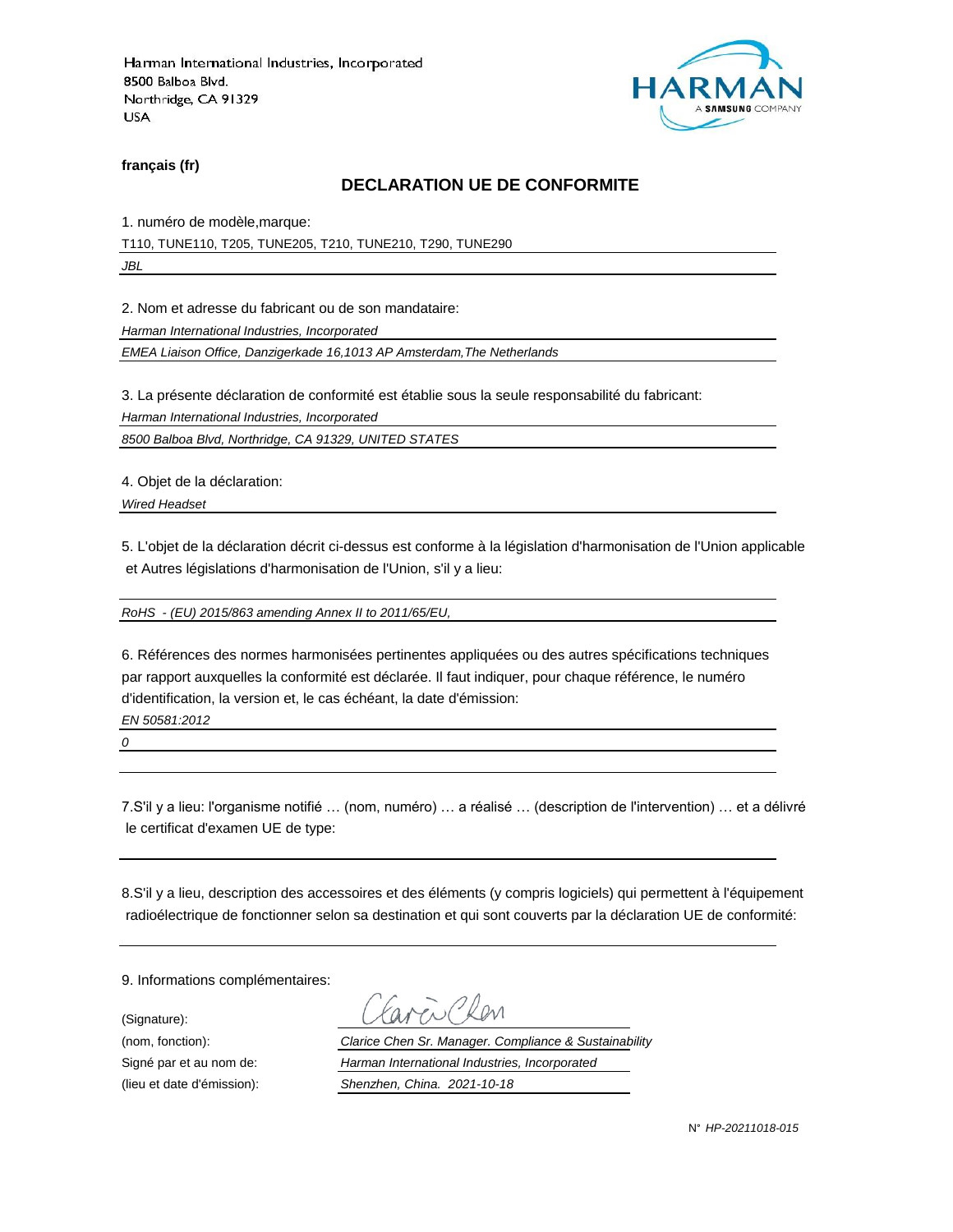

**latviešu valoda (lv)**

# **ES ATBILSTĪBAS DEKLARĀCIJA**

1. Modela Nr.,brand: T110, TUNE110, T205, TUNE205, T210, TUNE210, T290, TUNE290 *JBL*

2. Ražotāja vai viņa pilnvarotā pārstāvja vārds, uzvārds/nosaukums un adrese:

*Harman International Industries, Incorporated*

*EMEA Liaison Office, Danzigerkade 16,1013 AP Amsterdam,The Netherlands*

3. Šī atbilstības deklarācija ir izdota vienīgi uz šāda ražotāja atbildību:

*Harman International Industries, Incorporated*

*8500 Balboa Blvd, Northridge, CA 91329, UNITED STATES*

4. Deklarācijas priekšmets:

*Wired Headset*

5. Iepriekš aprakstītais deklarācijas priekšmets atbilst attiecīgajam Savienības saskaņotajam tiesību aktam un Citam Savienības saskaņotajam tiesību aktam, ja piemērojams

*RoHS - (EU) 2015/863 amending Annex II to 2011/65/EU,*

6. Atsauces uz attiecīgajiem izmantojamiem saskaņotajiem standartiem vai uz citām tehniskajām specifikācijām ,attiecībā uz ko tiek deklarēta atbilstība. Atsauces jāuzskaita ar to identifikācijas numuriem un versijām un attiecīgā gadījumā ar izdošanas datumu:

*EN 50581:2012*

*0*

7. Attiecīgā gadījumā paziņotā struktūra … (nosaukums, numurs) … ir veikusi … (darbības apraksts) … un izdevusi ES tipa pārbaudes sertifikātu:

8.Attiecīgā gadījumā palīgierīču un komponentu apraksts, ieskaitot programmatūras aprakstu,kas nodrošina radioiekārtas paredzēto darbību un uz ko attiecas ES atbilstības deklarācija:

9. Papildinformācija:

(Paraksts):

(vārds, uzvārds, amats): *Clarice Chen Sr. Manager. Compliance & Sustainability* Parakstīts šādas personas vārdā: *Harman International Industries, Incorporated* (izdošanas vieta un datums): *Shenzhen, China. 2021-10-18*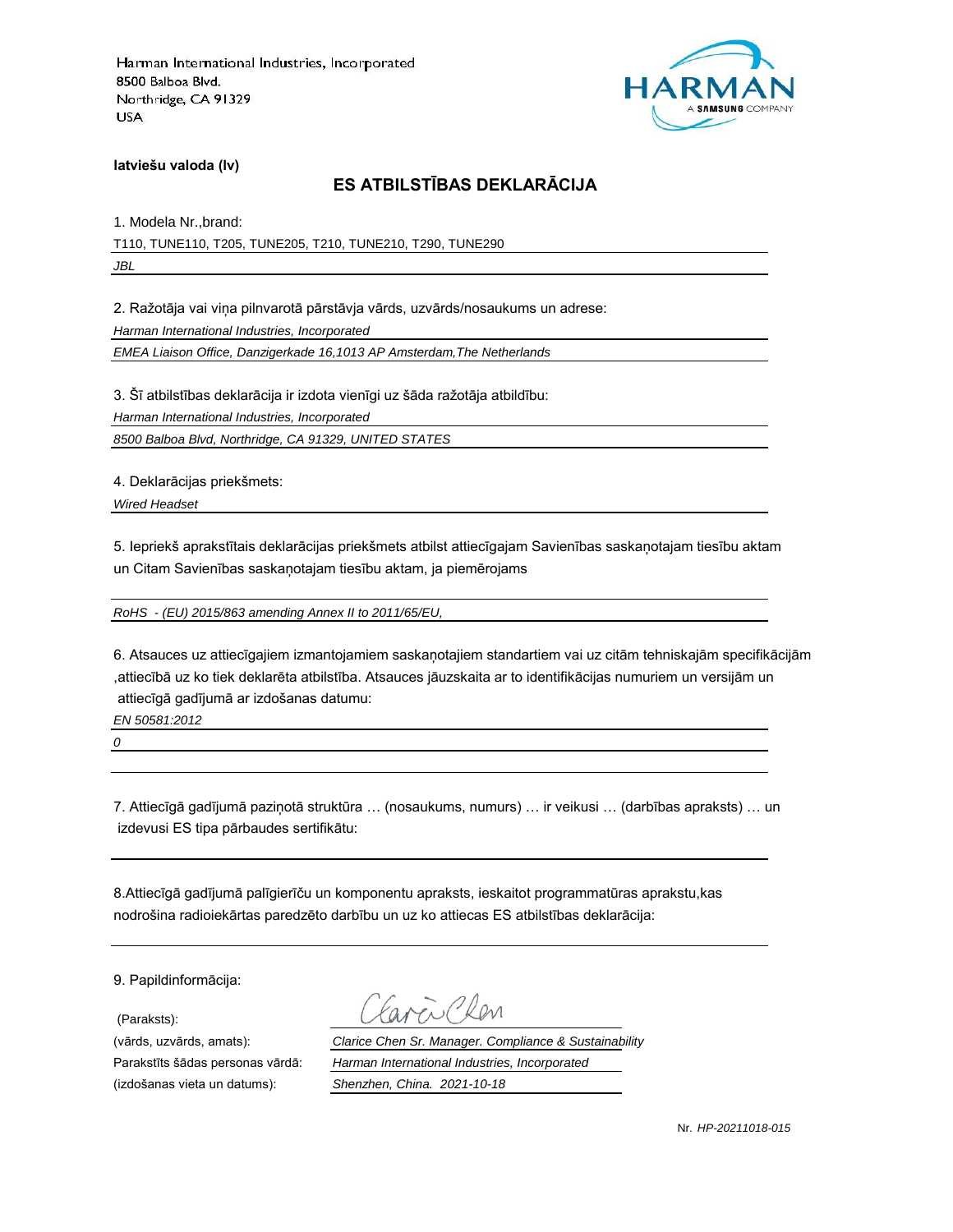

**lietuvių kalba (lt)**

#### **ES ATITIKTIES DEKLARACIJA**

1. Modelio Nr., Prekės ženklas: T110, TUNE110, T205, TUNE205, T210, TUNE210, T290, TUNE290 *JBL*

2. Gamintojo arba jo įgaliotojo atstovo pavadinimas ir adresas:

*Harman International Industries, Incorporated*

*EMEA Liaison Office, Danzigerkade 16,1013 AP Amsterdam,The Netherlands*

3. Ši atitikties deklaracija išduota tik gamintojo atsakomybe:

*Harman International Industries, Incorporated*

*8500 Balboa Blvd, Northridge, CA 91329, UNITED STATES*

4. Deklaracijos objektas:

*Wired Headset*

5. Pirmiau aprašytas deklaracijos objektas atitinka susijusius derinamuosius Sąjungos teisės aktus ir kitus derinamuosius Sąjungos teisės aktus, jeigu taikoma.

*RoHS - (EU) 2015/863 amending Annex II to 2011/65/EU,*

6. Nuorodos į susijusius taikytus darniuosius standartus arba kitas technines specifikacijas, pagal kurias buvo deklaruota atitiktis. Nuorodos turi būti išvardijamos nurodant jų identifikacinius numerius,ersijas ir, kai taikoma, paskelbimo datas:

*EN 50581:2012*

*0*

7. Kai taikytina, notifikuotoji įstaiga … (pavadinimas, numeris)… atliko… (dalyvavimo procese aprašymas) ir išdavė ES tipo tyrimo sertifikatą:

8. Kai taikytina, pagalbinių įtaisų ir komponentų, įskaitant programinę įrangą, kurie leidžia radijo įrenginiams veikti pagal paskirtį ir yra įtraukti į ES atitikties deklaraciją, aprašas:

9. Papildoma informacija:

(Parašas):

(vardas ir pavardė, pareigos): *Clarice Chen Sr. Manager. Compliance & Sustainability* Už ką ir kieno vardu pasirašyta: *Harman International Industries, Incorporated* (išdavimo data ir vieta): *Shenzhen, China. 2021-10-18*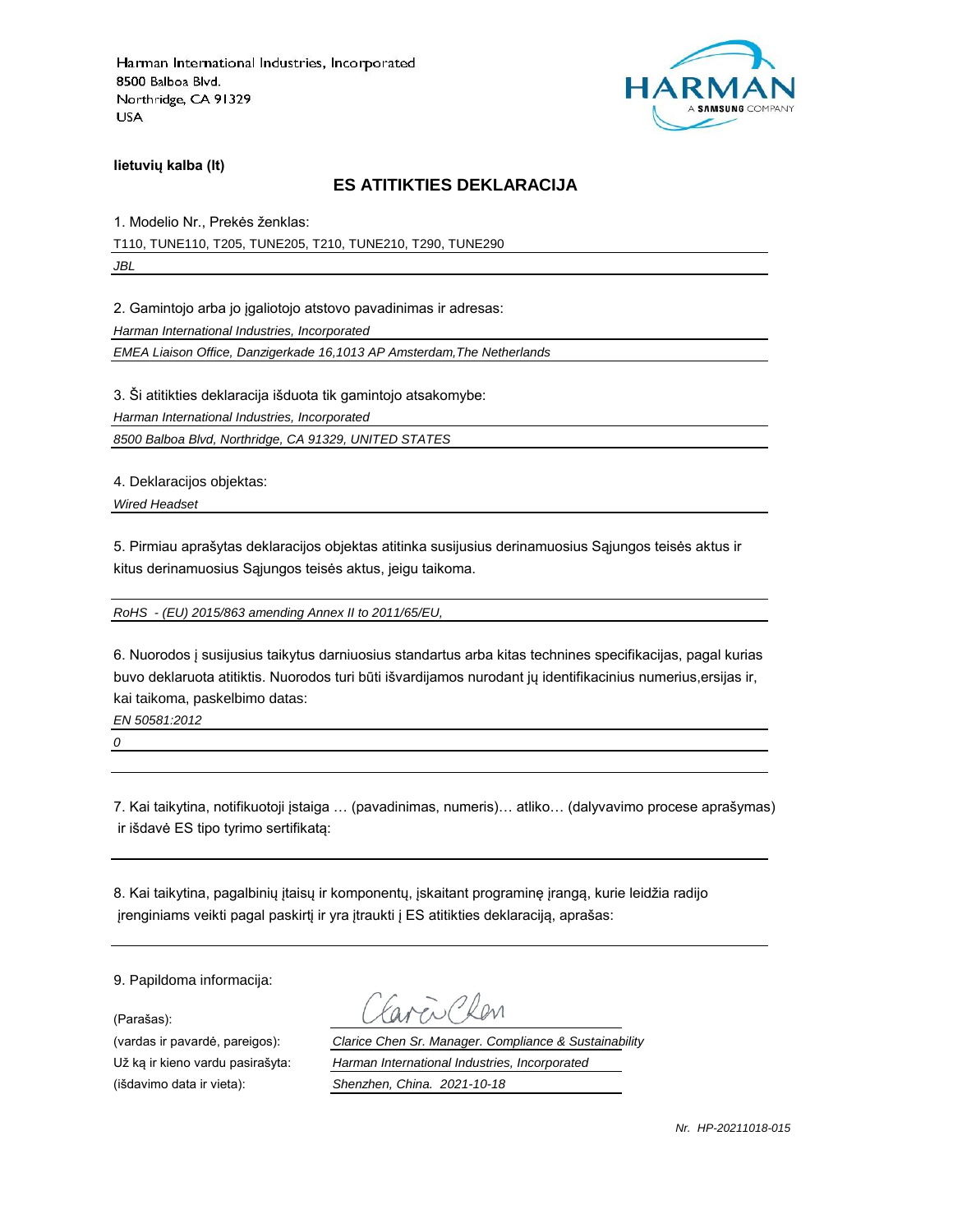

**Nederlands (nl)**

#### **EU-CONFORMITEITSVERKLARING**

1.Model nr.,Merk: T110, TUNE110, T205, TUNE205, T210, TUNE210, T290, TUNE290

*JBL*

2. Naam en adres van de fabrikant of zijn gemachtigde:

*Harman International Industries, Incorporated*

*EMEA Liaison Office, Danzigerkade 16,1013 AP Amsterdam,The Netherlands*

3. Deze conformiteitsverklaring wordt afgegeven onder volledige verantwoordelijkheid van de fabrikant:

*Harman International Industries, Incorporated*

*8500 Balboa Blvd, Northridge, CA 91329, UNITED STATES*

4. Voorwerp van de verklaring:

*Wired Headset*

5.Het hierboven beschreven voorwerp van de verklaring is in overeenstemming met de desbetreffende harmonisatiewetgeving van de Unie en andere harmonisatiewetgeving van de Unie, indien van toepassing:

*RoHS - (EU) 2015/863 amending Annex II to 2011/65/EU,*

6. Vermelding van de toegepaste relevante geharmoniseerde normen of van de andere technische specificaties waarop de conformiteitsverklaring betrekking heeft. Bij de opgave van de referenties moeten het identificatie nummer en de versie en, in voorkomend geval, de datum van publicatie worden vermeld: *EN 50581:2012*

*0*

7.(Indien van toepassing) De aangemelde instantie … (naam, nummer) … heeft een … (beschrijving van de werkzaamheden) … uitgevoerd en het certificaat van EU-typeonderzoek … afgegeven:

8. Indien van toepassing, beschrijving van de accessoires en onderdelen, die het mogelijk maken dat de radioapparatuur functioneert zoals bedoeld en die onder de EU-conformiteitsverklaring vallen:

9. Aanvullende informatie:

(Handtekening):

(naam, functie): *Clarice Chen Sr. Manager. Compliance & Sustainability* Ondertekend voor en namens: *Harman International Industries, Incorporated* (plaats en datum van afgifte): *Shenzhen, China. 2021-10-18*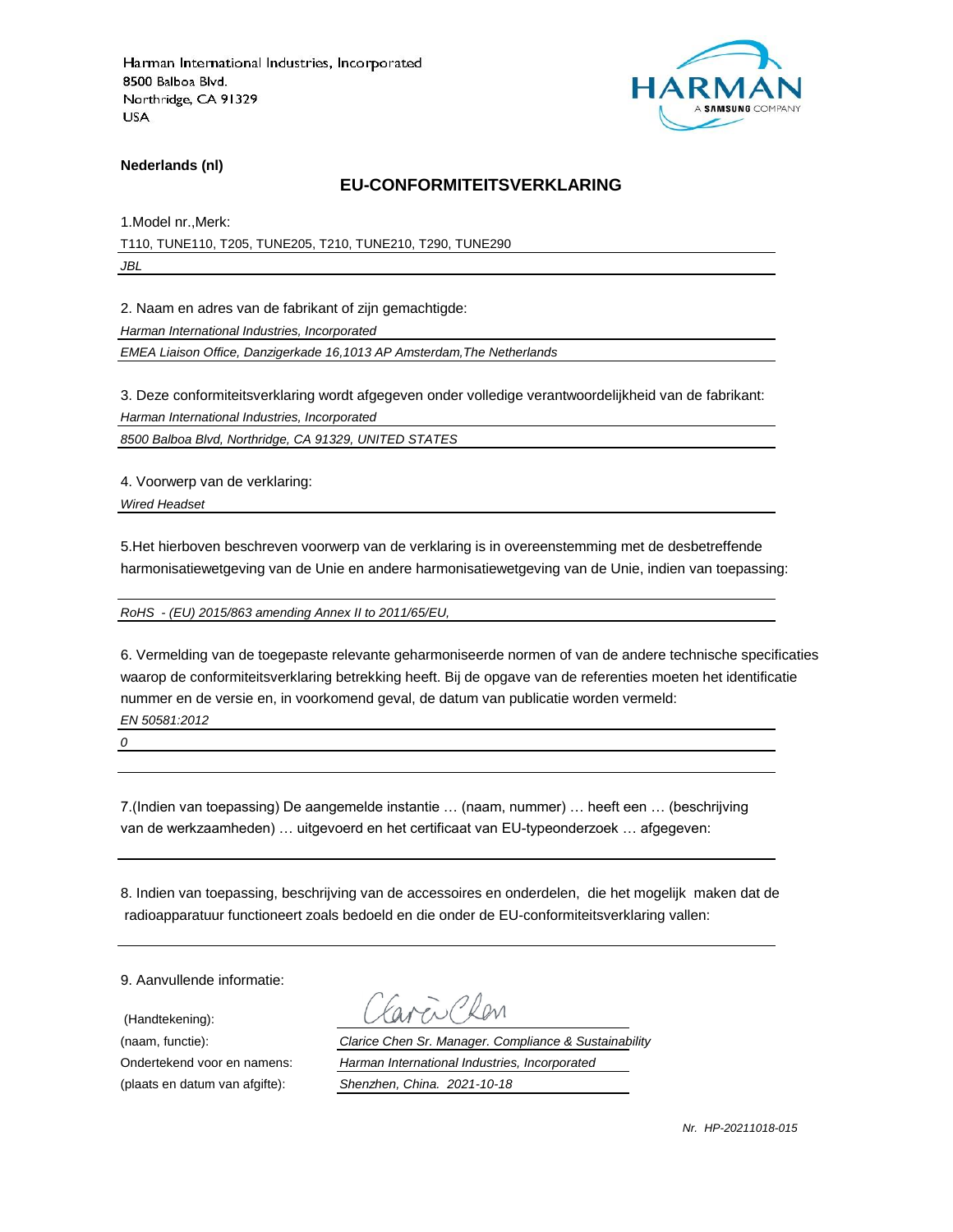

**Română (ro)**

### **DECLARAȚIA UE DE CONFORMITATE**

1. Număr model, marcă:

T110, TUNE110, T205, TUNE205, T210, TUNE210, T290, TUNE290

*JBL*

2. Denumirea și adresa producătorului sau a reprezentantului său autorizat:

*Harman International Industries, Incorporated*

*EMEA Liaison Office, Danzigerkade 16,1013 AP Amsterdam,The Netherlands*

3. Prezenta declarație de conformitate este emisă pe răspunderea exclusivă a producătorului:

*Harman International Industries, Incorporated*

*8500 Balboa Blvd, Northridge, CA 91329, UNITED STATES*

4.Obiectul declarației:

*Wired Headset*

5. Obiectul declarației descris mai sus este în conformitate cu legislația relevantă de armonizare a Uniunii: și După caz, alte acte din legislația de armonizare a Uniunii

*RoHS - (EU) 2015/863 amending Annex II to 2011/65/EU,*

6. Trimiterile la standardele armonizate relevante folosite sau trimiterile la alte specificații tehnice în legătură cu care se declară conformitatea. Referințele sunt enumerate împreună cu numerele de identificare și cu versiunea acestora precum și cu data eliberării, după caz:

*EN 50581:2012*

*0*

7. După caz, organismul notificat … (denumire, număr) ... a efectuat … (descrierea intervenției) și a emis certificatul de examinare UE de tip:

8. După caz, o descriere a accesoriilor și componentelor, inclusiv a produselor software, care permit echipamentelor radio să funcționeze corespunzător și care sunt incluse în declarația de conformitate:

9. Informații suplimentare:

(Semnătura):

(numele, funcția) : *Clarice Chen Sr. Manager. Compliance & Sustainability* Semnat pentru și în numele: *Harman International Industries, Incorporated* (locul și data emiterii): *Shenzhen, China. 2021-10-18*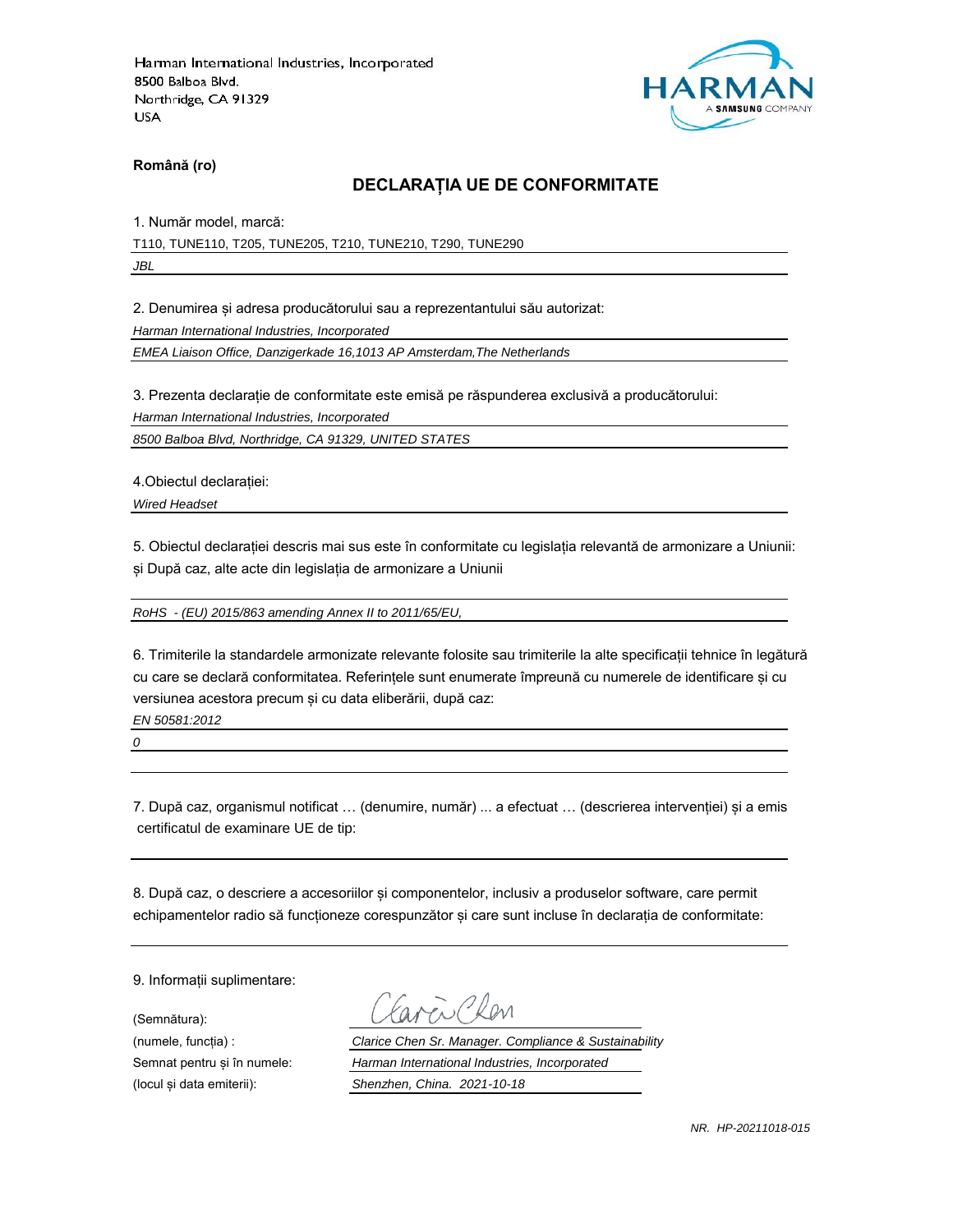

**Suomi (fi)**

### **EU-VAATIMUSTENMUKAISUUSVAKUUTUS**

1. Malli nro.,merkki:

T110, TUNE110, T205, TUNE205, T210, TUNE210, T290, TUNE290 *JBL*

2. Valmistajan tai sen valtuutetun edustajan nimi ja osoite:

*Harman International Industries, Incorporated*

*EMEA Liaison Office, Danzigerkade 16,1013 AP Amsterdam,The Netherlands*

3. Tämä vaatimustenmukaisuusvakuutus on annettu valmistajan yksinomaisella vastuulla:

*Harman International Industries, Incorporated*

*8500 Balboa Blvd, Northridge, CA 91329, UNITED STATES*

4. Vakuutuksen kohde:

*Wired Headset*

5. Edellä kuvattu vakuutuksen kohde on asiaa koskevan unionin yhdenmukaistamislainsäädännön vaatimusten mukainen ja Muu unionin yhdenmukaistamissäädös (tapauksen mukaan):

*RoHS - (EU) 2015/863 amending Annex II to 2011/65/EU,*

6. Viittaus niihin asiaankuuluviin yhdenmukaistettuihin standardeihin, joita on käytetty, tai viittaus muihin teknisiin eritelmiin, joiden perusteella vaatimustenmukaisuusvakuutus on annettu. Viittausten luettelossa on mainittava niiden tunnistenumero ja versio ja tapauksen mukaan antopäivä:

*EN 50581:2012*

*0*

7. Tapauksen mukaan ilmoitettu laitos … (nimi, numero) … suoritti … (toimenpiteen kuvaus) … ja antoi EU-tyyppitarkastustodistuksen: …

8. Tapauksen mukaan kuvaus lisälaitteista ja osista, myös ohjelmistoista, jotka mahdollistavat radiolaitteen käyttötarkoituksen mukaisen käytön ja jotka EU-vaatimustenmukaisuusvakuutus kattaa:

9. Lisätietoja:

(allekirjoitus):

(antamispaikka ja -päivämäärä): *Shenzhen, China. 2021-10-18*

(nimi, tehtävä): *Clarice Chen Sr. Manager. Compliance & Sustainability* Seuraavan puolesta allekirjoittanut: *Harman International Industries, Incorporated*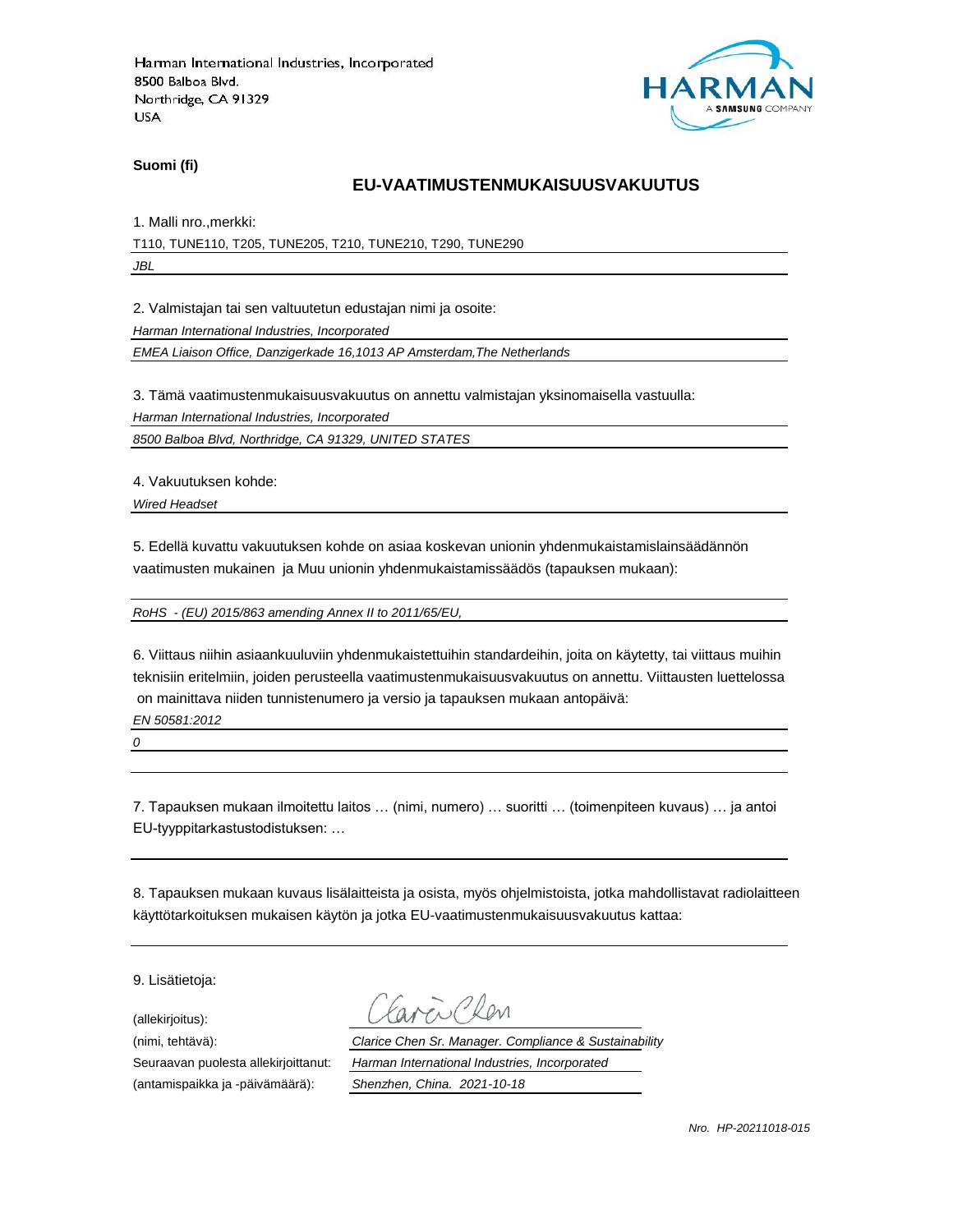

**magyar (hu)**

# **EU-MEGFELELŐSÉGI NYILATKOZAT**

1.Modellazonosító,márka:

T110, TUNE110, T205, TUNE205, T210, TUNE210, T290, TUNE290 *JBL*

2. A gyártó vagy meghatalmazott képviselőjének neve és címe:

*Harman International Industries, Incorporated*

*EMEA Liaison Office, Danzigerkade 16,1013 AP Amsterdam,The Netherlands*

3. Ezt a megfelelőségi nyilatkozatot a gyártó kizárólagos felelőssége mellett adják ki:

*Harman International Industries, Incorporated*

*8500 Balboa Blvd, Northridge, CA 91329, UNITED STATES*

4. A nyilatkozat tárgya:

*Wired Headset*

5. A fent ismertetett nyilatkozat tárgya megfelel a vonatkozó uniós harmonizációs jogszabályoknak és adott esetben egyéb uniós harmonizációs jogszabály

*RoHS - (EU) 2015/863 amending Annex II to 2011/65/EU,*

6.Az alkalmazott harmonizált szabványokra való hivatkozás vagy az azokra az egyéb műszaki előírásokra való hivatkozás, amelyekkel kapcsolatban megfelelőségi nyilatkozatot tetteké. A hivatkozásokat az azonosító számokkal együtt és a megfelelő verzió feltüntetésével kell megadni, adott esetben a kiállítás dátumával együtt: *EN 50581:2012*

*0*

7.A(z) ... (nevű, számú)… bejelentett szervezet adott esetben elvégezte a(z) … (a beavatkozás ismertetése) …, és a következő EU-típusvizsgálati tanúsítványt adta ki:

8. Adott esetben a tartozékok és alkatrészek leírása, ideértve a rádióberendezés rendeltetésszerű használatát lehetővé tévő és az EU-megfelelőségi nyilatkozat hatályába tartozó szoftvereket is:

9. További információk:

(aláírás):

(a kiállítás helye és dátuma): *Shenzhen, China. 2021-10-18*

(név, beosztás): *Clarice Chen Sr. Manager. Compliance & Sustainability* nevében megbízásából írták alá: *Harman International Industries, Incorporated*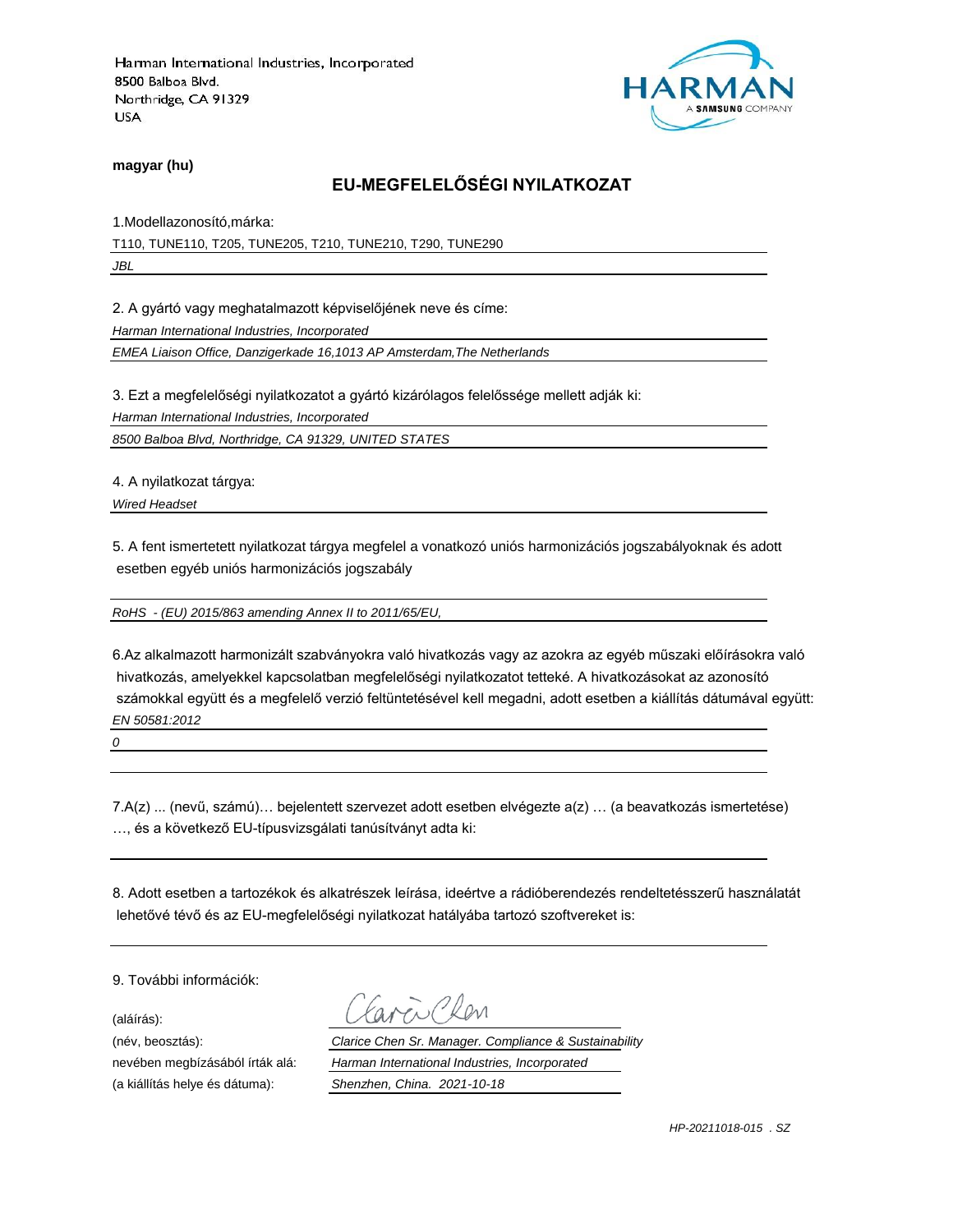

**polski (pl)**

#### **DEKLARACJA ZGODNOŚCI UE**

1. Nazwa modelu,Marka:

T110, TUNE110, T205, TUNE205, T210, TUNE210, T290, TUNE290 *JBL*

2. Nazwa i adres producenta lub jego upoważnionego przedstawiciela:

*Harman International Industries, Incorporated*

*EMEA Liaison Office, Danzigerkade 16,1013 AP Amsterdam,The Netherlands*

3. Niniejszą deklarację zgodności wydaje się na wyłączną odpowiedzialność producenta:

*Harman International Industries, Incorporated*

*8500 Balboa Blvd, Northridge, CA 91329, UNITED STATES*

4. Przedmiot deklaracji:

*Wired Headset*

5.Wymieniony powyżej przedmiot niniejszej deklaracji jest zgodny z odnośnymi wymaganiami unijnego prawodawstwa harmonizacyjnego i innym unijnym prawodawstwem harmonizacyjnym, w stosownych przypadkach:

*RoHS - (EU) 2015/863 amending Annex II to 2011/65/EU,*

6. Odwołania do odnośnych norm zharmonizowanych, które zastosowano, lub do innych specyfikacji technicznych,w stosunku do których deklarowana jest zgodność. Odwołania muszą być podane wraz z ich numerami identyfika cyjnymi i wersjami oraz w stosownych przypadkach z datą wydania: *EN 50581:2012*

*0*

7. W stosownych przypadkach, jednostka notyfikowana … (nazwa, numer) … przeprowadziła … (opis interwencji) … i wydała certyfikat badania typu UE:

8.W stosownych przypadkach, opis elementów dodatkowych lub komponentów, w tym oprogramowania , które umoż liwiają działanie urządzenia radiowego zgodnie z przeznaczeniem i które są objęte deklaracją zgodności UE:

9. Informacje dodatkowe:

(podpis):

Plan

(imię i nazwisko, stanowisko): *Clarice Chen Sr. Manager. Compliance & Sustainability* Podpisano w imieniu: *Harman International Industries, Incorporated* (miejsce i data wydania): *Shenzhen, China. 2021-10-18*

*NR. HP-20211018-015*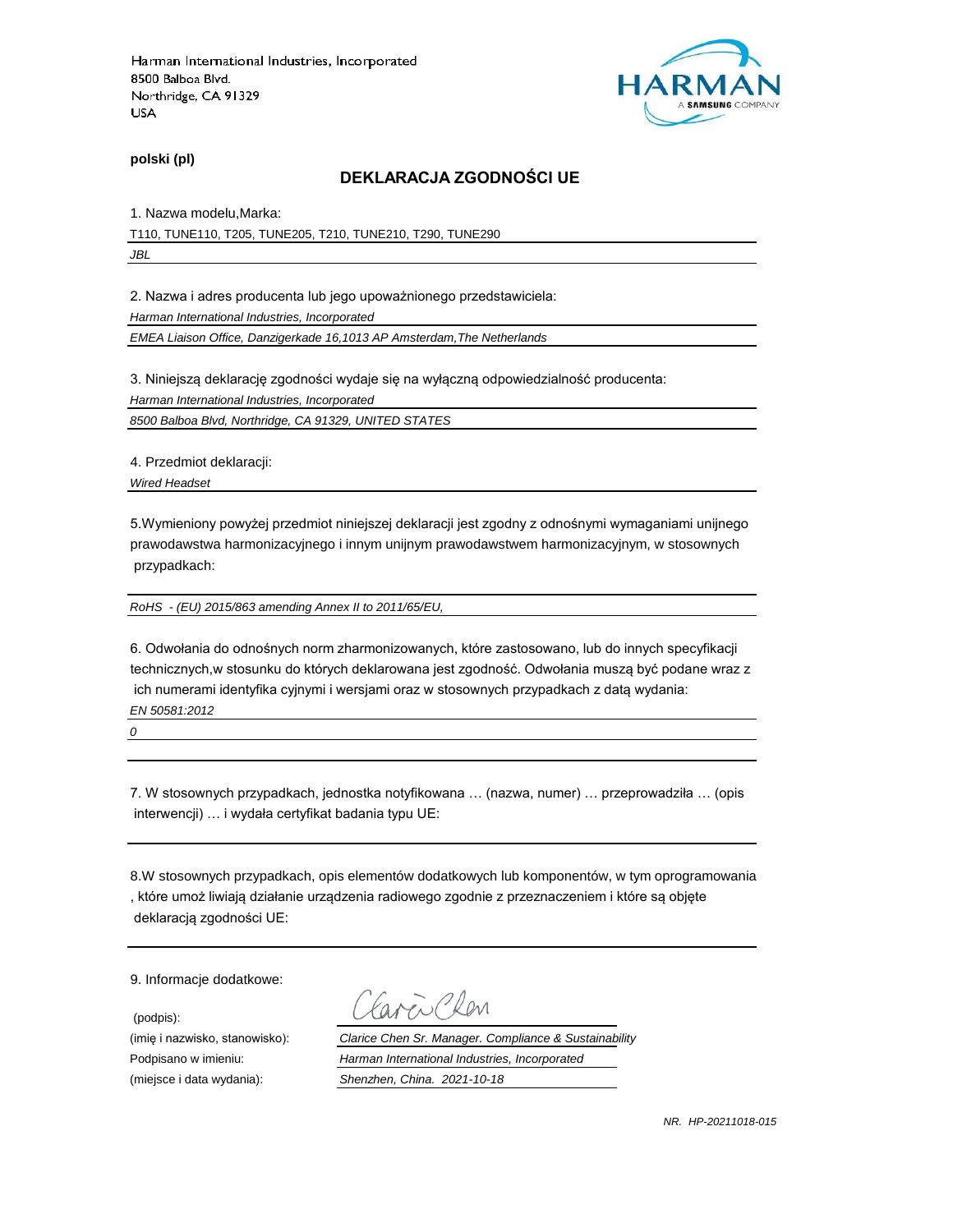

**slovenčina (sk)**

# **EÚ VYHLÁSENIE O ZHODE**

1.Číslo modelu,brand:

T110, TUNE110, T205, TUNE205, T210, TUNE210, T290, TUNE290

*JBL*

2. Meno a adresa výrobcu alebo jeho splnomocneného zástupcu:

*Harman International Industries, Incorporated*

*EMEA Liaison Office, Danzigerkade 16,1013 AP Amsterdam,The Netherlands*

3. Toto vyhlásenie o zhode sa vydáva na výhradnú zodpovednosť výrobcu.:

*Harman International Industries, Incorporated*

*8500 Balboa Blvd, Northridge, CA 91329, UNITED STATES*

4.Predmet vyhlásenia:

*Wired Headset*

5. Uvedený predmet vyhlásenia je v zhode s príslušnými harmonizačnými právnymi predpismi Únie a Prípadne ďalšie harmonizačné právne predpisy Únie:

*RoHS - (EU) 2015/863 amending Annex II to 2011/65/EU,*

6. Odkazy na príslušné použité harmonizované normy alebo odkazy na iné technické špecifikácie, v súvislosti s ktorými sa zhoda vyhlasuje. V rámci odkazov sa musí uviesť identifikačné číslo a verzia a prípadne dátum vydania:

*EN 50581:2012*

*0*

7. Prípadne: notifikovaný orgán … (názov, číslo) … vykonal … (opis zásahu) … a vydal certifikát EÚ skúšky typu:

8. V príslušných prípadoch opis príslušenstva a komponentov vrátane softvéru, ktoré umožňujú rádiovému zariadeniu fungovať v súlade so zamýšľaným účelom, a na ktoré sa vzťahuje EÚ vyhlásenie o zhode:

9. Doplňujúce informácie:

(podpis):

(meno, funkcia): *Clarice Chen Sr. Manager. Compliance & Sustainability* Podpísané za a v mene: *Harman International Industries, Incorporated* (miesto a dátum vydania): *Shenzhen, China. 2021-10-18*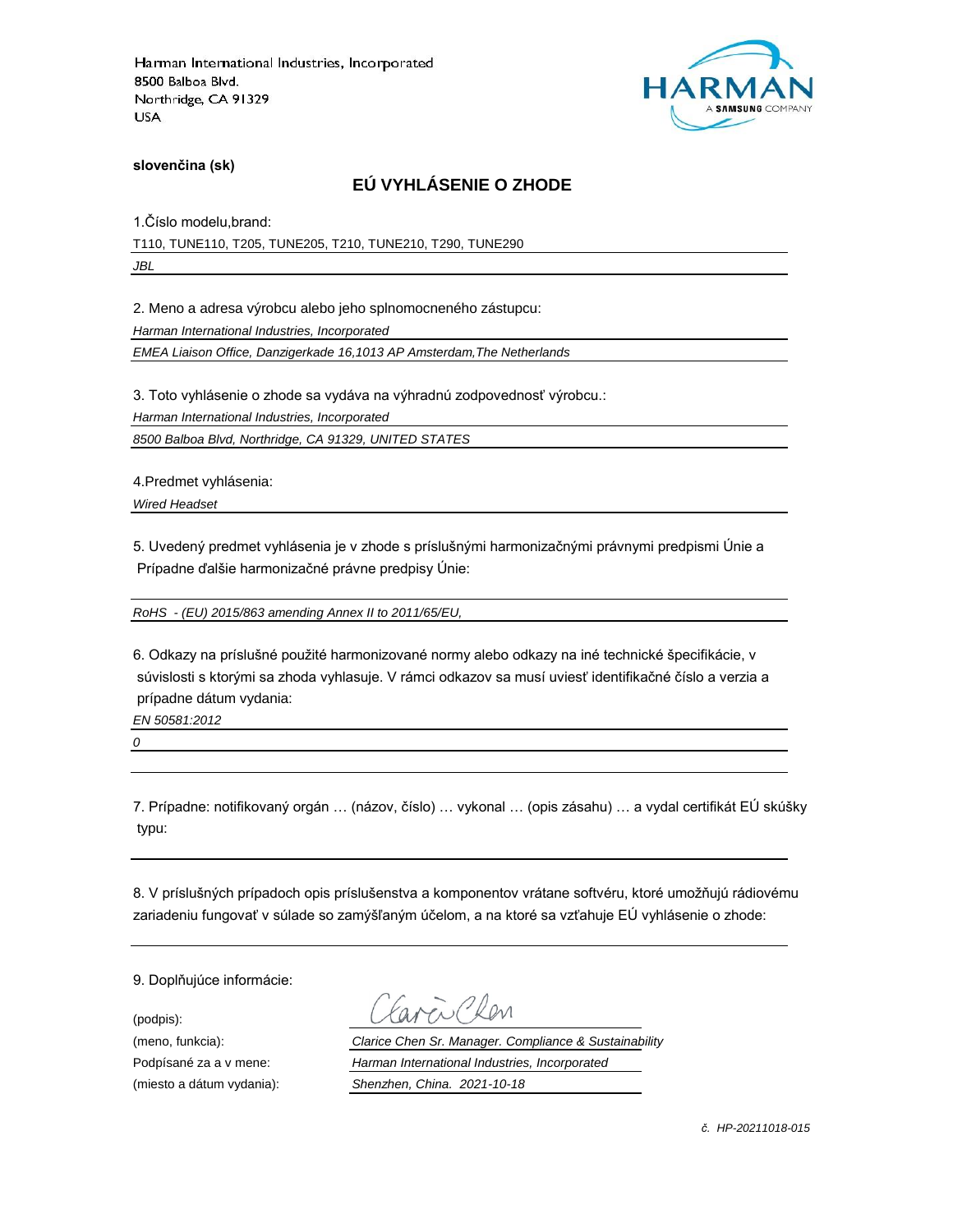

**svenska (sv)**

# **EU-FÖRSÄKRAN OM ÖVERENSSTÄMMELSE**

1. Modell nr.,varumärke**:**

T110, TUNE110, T205, TUNE205, T210, TUNE210, T290, TUNE290

*JBL*

2. Namn på och adress till tillverkaren eller dennes representant:

*Harman International Industries, Incorporated*

*EMEA Liaison Office, Danzigerkade 16,1013 AP Amsterdam,The Netherlands*

3. Denna försäkran om överensstämmelse utfärdas på tillverkarens eget ansvar:

*Harman International Industries, Incorporated*

*8500 Balboa Blvd, Northridge, CA 91329, UNITED STATES*

4. Föremål för försäkran:

*Wired Headset*

5. Föremålet för försäkran ovan överensstämmer med den relevanta unionslagstiftningen om harmon -isering och Annan harmoniserad unionslagstiftning i förekommande fall

*RoHS - (EU) 2015/863 amending Annex II to 2011/65/EU,*

6.Hänvisningar till de relevanta harmoniserade standarder som använts eller hänvisningar till andra tekniska specifikationer enligt vilka överensstämmelsen försäkras. Hänvisningar måste förtecknas tillsammans med identifieringsnummer och version och i förekommande fall datum för utfärdande:

*EN 50581:2012*

*0*

7. I tillämpliga fall: det anmälda organet ... (namn, nummer) ... har utfört ... (beskrivning av åtgärd) ... och utfärdat EU- typprovningsintyg:

8. I förekommande fall en beskrivning av tillbehör och komponenter, inklusive programvara, som gör det möjligt för radioutrustningen att fungera som avsett och som täcks av en EU-försäkran om överensstämmelse:

9. Ytterligare information:

(namnteckning):

EN Plen

(namn, befattning): *Clarice Chen Sr. Manager. Compliance & Sustainability* Undertecknat för: *Harman International Industries, Incorporated* (ort och datum) *Shenzhen, China. 2021-10-18*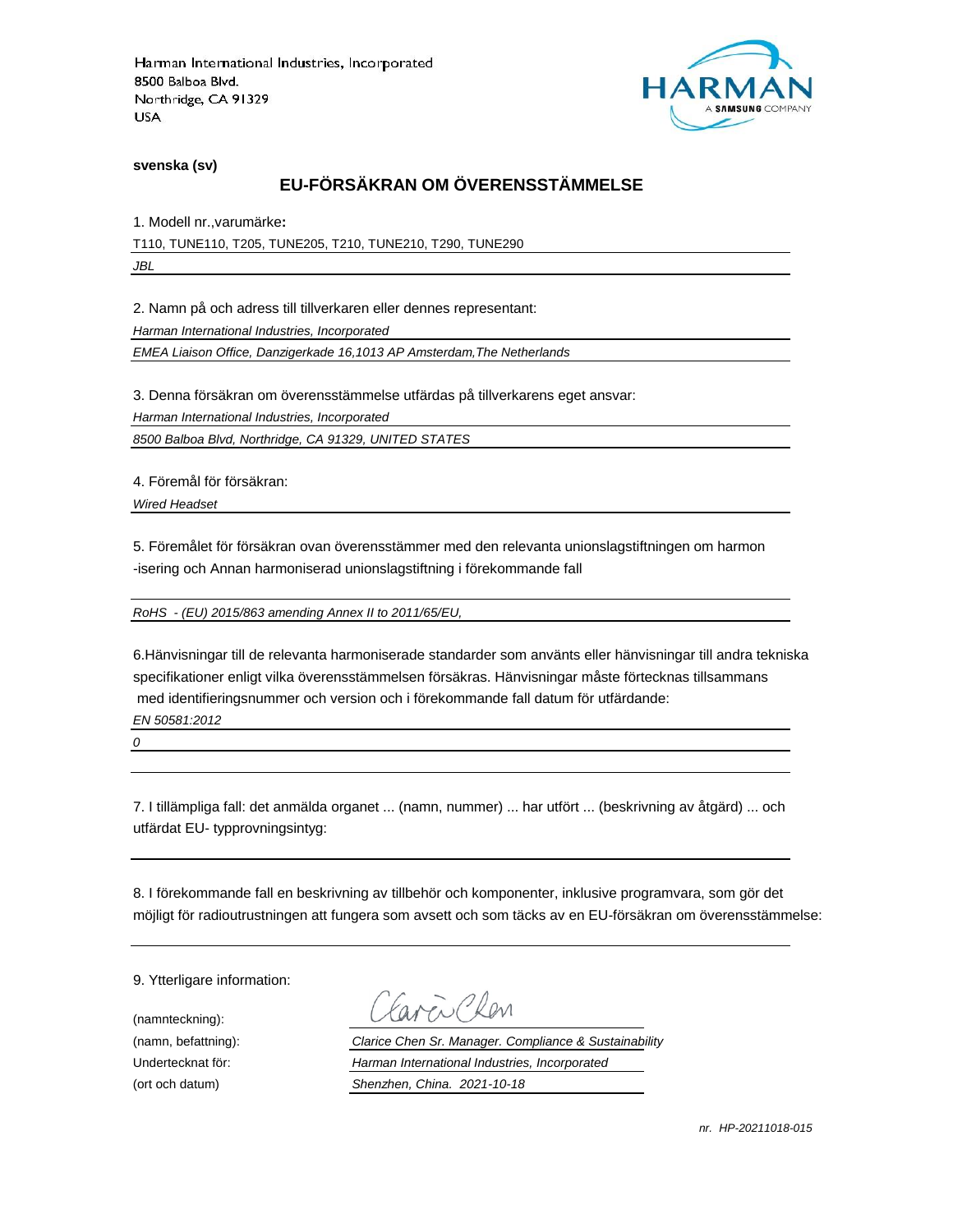

**Malti (mt)**

# **DIKJARAZZJONI TA' KONFORMITÀ TAL-UE**

1.Il-mudell Nru.,marka: T110, TUNE110, T205, TUNE205, T210, TUNE210, T290, TUNE290 *JBL*

2. L-isem u l-indirizz tal-manifattur jew tar-rappreżentant awtorizzat tiegħu: *Harman International Industries, Incorporated*

*EMEA Liaison Office, Danzigerkade 16,1013 AP Amsterdam,The Netherlands*

3. Din id-dikjarazzjoni tal-konformità tinħareg taħt ir-responsabbiltà unika tal-manifattur:

*Harman International Industries, Incorporated*

*8500 Balboa Blvd, Northridge, CA 91329, UNITED STATES*

4.L-għan tad-dikjarazzjoni:

*Wired Headset*

5. L-għan tad-dikjarazzjoni deskritt hawn fuq huwa konformi mal-leġiżlazzjoni ta' armonizzazzjoni rilevanti tal -Unjon u Leġiżlazzjoni dwar l-armonizzazzjoni oħra tal-Unjoni meta tkun applikabbli

*RoHS - (EU) 2015/863 amending Annex II to 2011/65/EU,*

6. Ir-referenzi għall-istandards armonizzati rilevanti li ntużaw, jew ir-referenzi għall-ispeċifikazzjonijiet tekniċi l-oħrajn li skonthom qed tiġi ddikjarata l-konformità: Ir-referenzi jridu jiġu elenkati bin-numru tal-identifikazzjoni u l-verżjoni tagħhom u, fejn applikabbli, id-data tal-ħruġ:

*EN 50581:2012*

*0*

7.Meta applikabbli, il-korp notifikat … (l-isem, in-numru) … wettaq… (deskrizzjoni tal-intervent) … u ħareġ iċ-ċertifikat tal-eżami tat-tip tal-UE:

8. Fejn applikabbli, deskrizzjoni tal-aċċessorji u il-komponenti, inkluż is-softwer, li jippermettu t-tagħmir tar -radju jopera kif intiż u koperti mid-dikjarazzjoni tal-konformità tal-UE:

9. Informazzjoni addizzjonali:

(firma):

EN CRON

(isem, funzjoni): *Clarice Chen Sr. Manager. Compliance & Sustainability* Iffirmat għal u f'isem: *Harman International Industries, Incorporated* (post u data tal-ħruġ): *Shenzhen, China. 2021-10-18*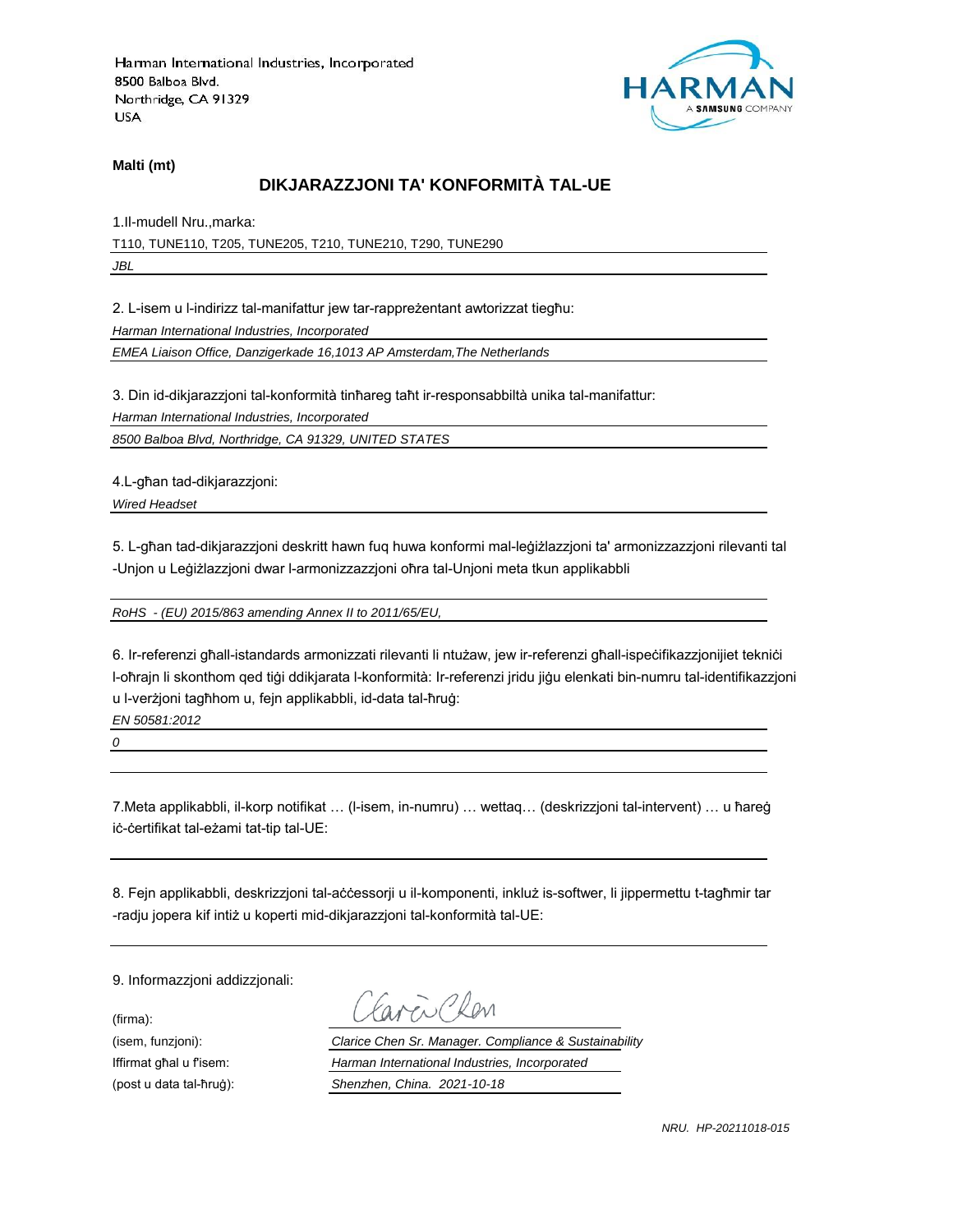

**português (pt)**

# **DECLARAÇÃO UE DE CONFORMIDADE**

1. Modelo Nº.,marca:

T110, TUNE110, T205, TUNE205, T210, TUNE210, T290, TUNE290

*JBL*

2. Nome e endereço do fabricante ou do respetivo mandatário:

*Harman International Industries, Incorporated*

*EMEA Liaison Office, Danzigerkade 16,1013 AP Amsterdam,The Netherlands*

3. A presente declaração de conformidade é emitida sob a exclusiva responsabilidade do fabricante:

*Harman International Industries, Incorporated*

*8500 Balboa Blvd, Northridge, CA 91329, UNITED STATES*

4. Objeto da declaração:

*Wired Headset*

5.O objeto da declaração acima mencionada está em conformidade com a legislação de harmonização da União aplicável, Outra legislação de harmonização da União, se aplicável:

*RoHS - (EU) 2015/863 amending Annex II to 2011/65/EU,*

6. Referências às normas harmonizadas aplicáveis utilizadas ou às outras especificações técnicas em relação às quais a conformidade é declarada. As referências devem ser enumeradas com os respetivos números de identificação e versão e, se for caso disso, a data de emissão:

*EN 50581:2012*

*0*

7. Se aplicável, o organismo notificado: (nome, número)... efetuou… (descrição da intervenção)… e emitiu o certificado de exame UE de tipo:

8. Se aplicável, descrição dos acessórios e/ou componentes, incluindo o software, que permitem que o equipamento de rádio funcione conforme o pretendido, abrangidos pela declaração UE de conformidade:

9. Informações complementares:

(assinatura):

Clen

(nome, cargo) : *Clarice Chen Sr. Manager. Compliance & Sustainability* Assinado por e em nome de: *Harman International Industries, Incorporated* (local e data de emissão) *Shenzhen, China. 2021-10-18*